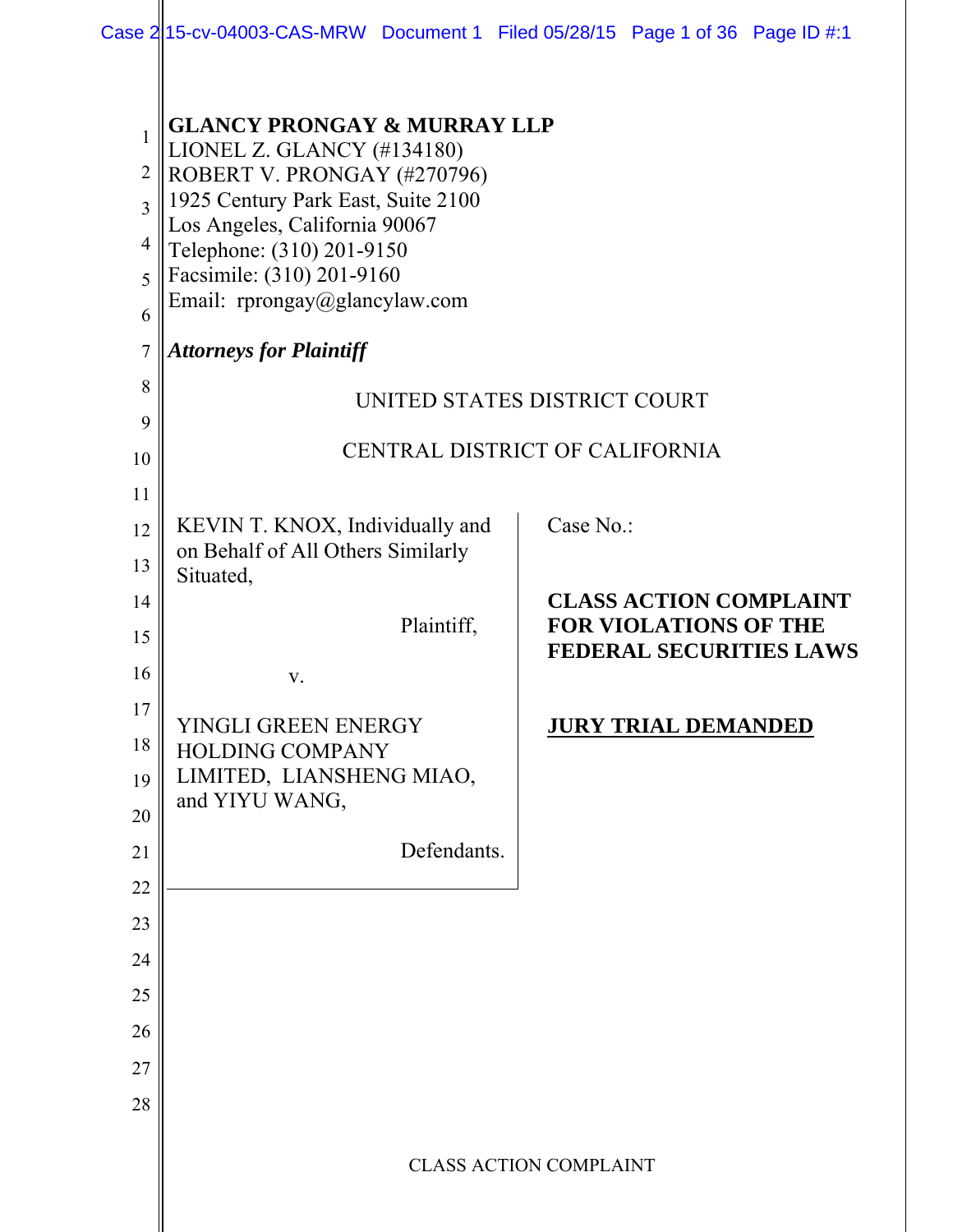1 2 3 4 5 6 7 8 9 10 11 12 13 14 15 16 17 Plaintiff Kevin T. Knox ("Plaintiff"), by and through his attorneys, alleges the following upon information and belief, except as to those allegations concerning Plaintiff, which are alleged upon personal knowledge. Plaintiff's information and belief is based upon, among other things, his counsel's investigation, which includes without limitation: (a) review and analysis of regulatory filings made by Yingli Green Energy Holding Company Limited ("Yingli" or the "Company"), with the United States Securities and Exchange Commission ("SEC"); (b) review and analysis of press releases and media reports issued by and disseminated by Yingli; and (c) review of other publicly available information concerning Yingli. **NATURE OF THE ACTION AND OVERVIEW**  1. This is a class action on behalf of purchasers of Yingli's American Depository Shares ("ADSs") between March 18, 2014 and May 15, 2015, inclusive

18 19 20 (the "Class Period"), seeking to pursue remedies under the Securities Exchange Act of 1934 (the "Exchange Act").

22 23 24 25 26 2. Yingli, together with its subsidiaries, designs, develops, manufacture, markets, sells, and installs photovoltaic, or solar energy, products in the People's Republic of China. The Company is purportedly the world's largest producer of solar energy products by volume of products sold.

27

21

28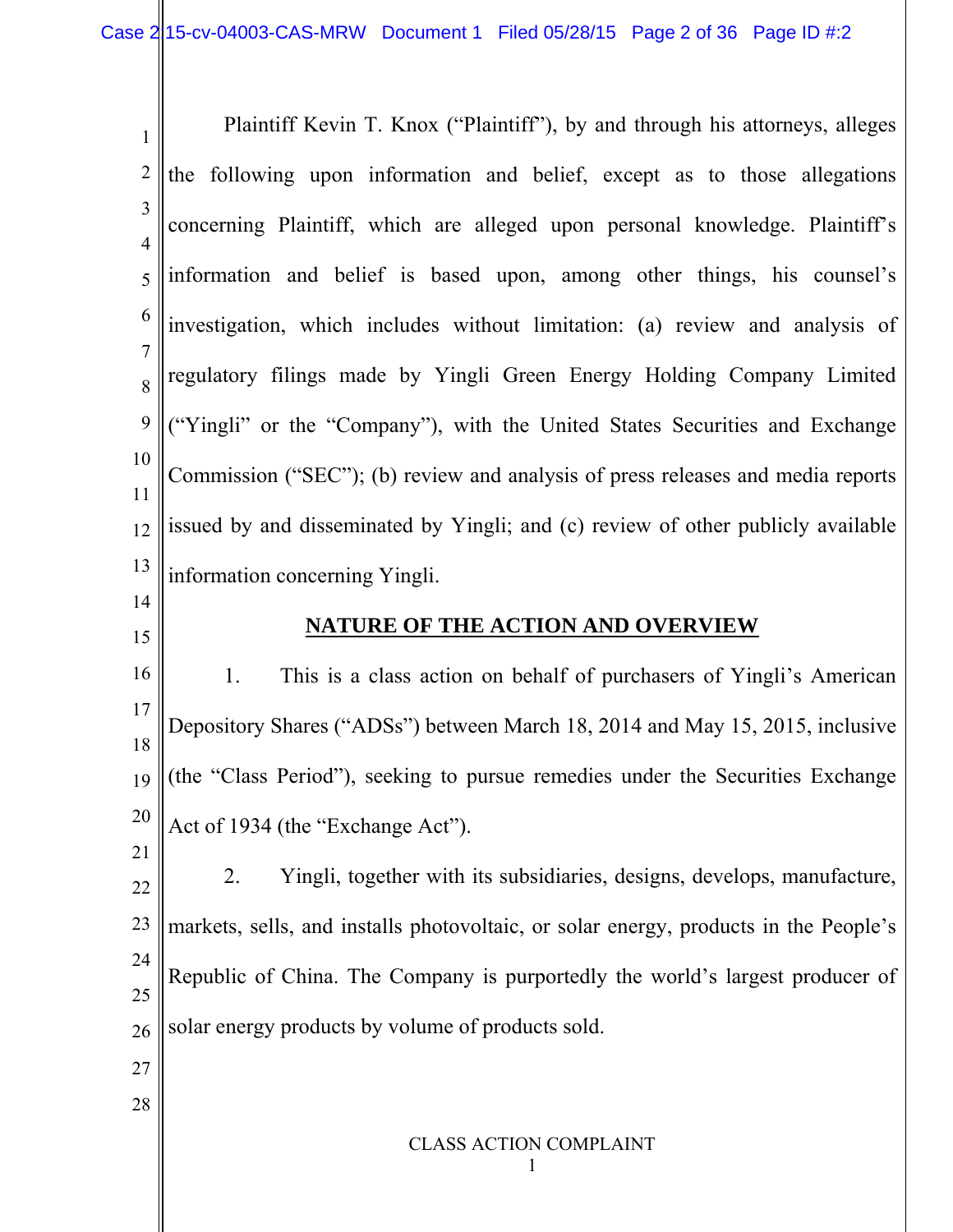Case  $2/15$ -cv-04003-CAS-MRW Document 1 Filed 05/28/15 Page 3 of 36 Page ID #:3

1 2 3 4 5 3. On March 25, 2015, the Company announced its 2014 fiscal financial results. According to the Company, Yingli had a net loss of \$88.7 million on revenue of \$555.5 million, which was substantially below its guidance and analysts' expectations.

- 6 7 8 4. On this news the Company's shares fell \$0.35 per share, or 15%, to close on March 25, 2015 at \$1.99 per share.
- 9 10 11 12 13 14 15 5. On May 15, 2015, the Company filed its Annual Report with the SEC. Within its Annual Report, the Company disclosed there is "substantial doubt" that Yingli can remain solvent, stating, "[o]ur substantial indebtedness and net loss may adversely affect our business, financial condition and results of operations, as well as our ability to meet our payment obligations."
- 16 17 18 6. On this news, shares of Yingli declined \$0.21 per share, over 12%, to close on May 18, 2015, at \$1.49 per share, on unusually heavy volume.

19 20 21 22 23 24 25 26 27 28 7. Throughout the Class Period, Defendants made false and/or misleading statements, as well as failed to disclose material adverse facts about the Company's business, operations, and prospects. Specifically, Defendants made false and/or misleading statements and/or failed to disclose: (1) that the Company was inappropriately recognizing revenue; (2) that the Company had no reasonable prospects to collect on certain accounts receivable based on historical customer conduct; (3) that the Company was no longer able to borrow from commercial

CLASS ACTION COMPLAINT

2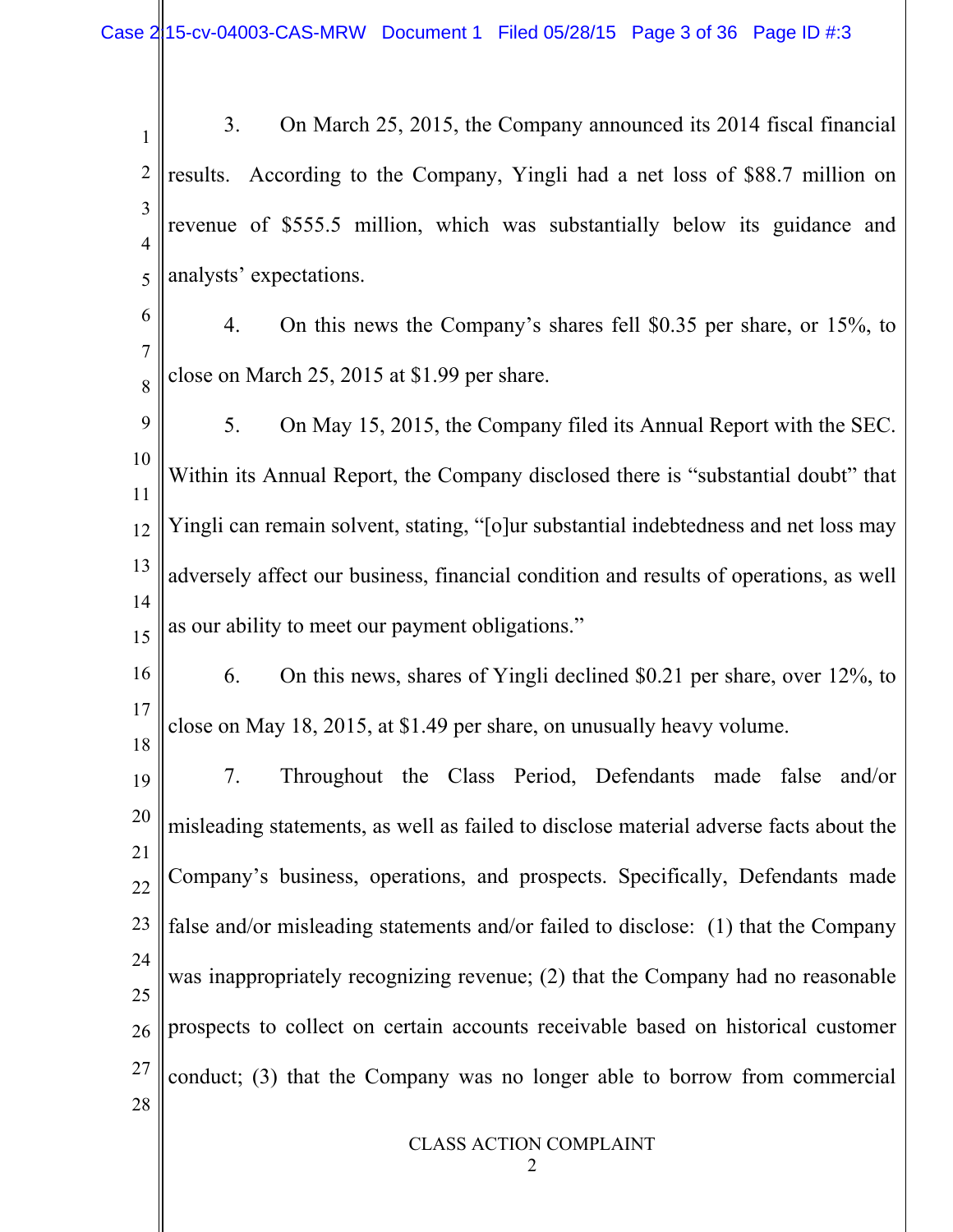CLASS ACTION COMPLAINT 3 1 2 3 4 5 6 7 8 9 10 11 12 13 14 15 16 17 18 19 20 21 22 23 24 25 26 27 28 banks to fund its operations; (4) that the Company's inability to raise additional capital or borrow funds from commercial banks threatened the Company's ability to continue as a going concern; and, (5) that, as a result of the foregoing, Defendants' statements about Yingli's business, operations, and prospects were false and misleading and/or lacked a reasonable basis. 8. As a result of Defendants' wrongful acts and omissions, and the precipitous decline in the market value of the Company's securities, Plaintiff and other Class members have suffered significant losses and damages. **JURISDICTION AND VENUE** 9. The claims asserted herein arise under Sections 10(b) and 20(a) of the Exchange Act (15 U.S.C. §§ 78j(b) and 78t(a)) and Rule 10b-5 promulgated thereunder by the SEC (17 C.F.R. § 240.10b-5). 10. This Court has jurisdiction over the subject matter of this action pursuant to 28 U.S.C. § 1331 and Section 27 of the Exchange Act (15 U.S.C. § 78aa). 11. Venue is proper in this Judicial District pursuant to 28 U.S.C. § 1391(b) and Section 27 of the Exchange Act (15 U.S.C. § 78aa(c)). Substantial acts in furtherance of the alleged fraud or the effects of the fraud have occurred in this Judicial District. Many of the acts charged herein, including the preparation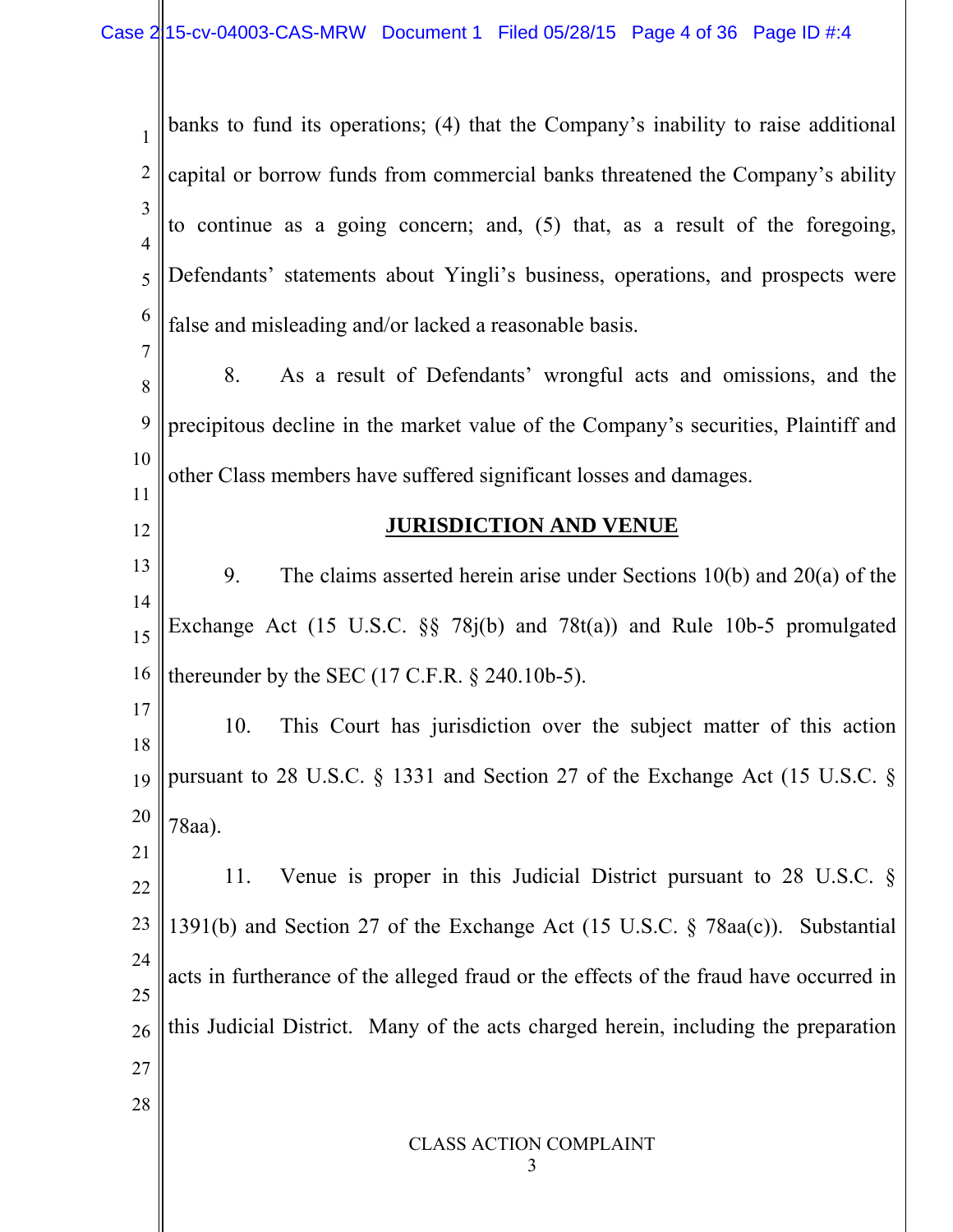1 2 and dissemination of materially false and/or misleading information, occurred in substantial part in this Judicial District.

3 4 5 6 7 8 12. In connection with the acts, transactions, and conduct alleged herein, Defendants directly and indirectly used the means and instrumentalities of interstate commerce, including the United States mail, interstate telephone communications, and the facilities of a national securities exchange.

### **PARTIES**

10 11 12 13 14 15 13. Plaintiff, as set forth in the accompanying certification, incorporated by reference herein, purchased Yingli ADSs during the Class Period, and suffered damages as a result of the federal securities law violations and false and/or misleading statements and/or material omissions alleged herein.

16 17 18 19 14. Defendant Yingli is a Cayman Islands corporation with its principal executive offices located at No. 3399 Chaoyang North Street, Baoding 071051, People's Republic of China.

20 21 22 23 15. Defendant Liansheng Miao, and ("Miao") was, at all relevant times, Chief Executive Officer ("CEO") and Chairman of the Board of Directors of Yingli.

24 25 26 16. Defendant Yiyu Wang ("Wang") was, at all relevant times, Chief Financial Officer ("CFO") and a director of Yingli.

27

9

28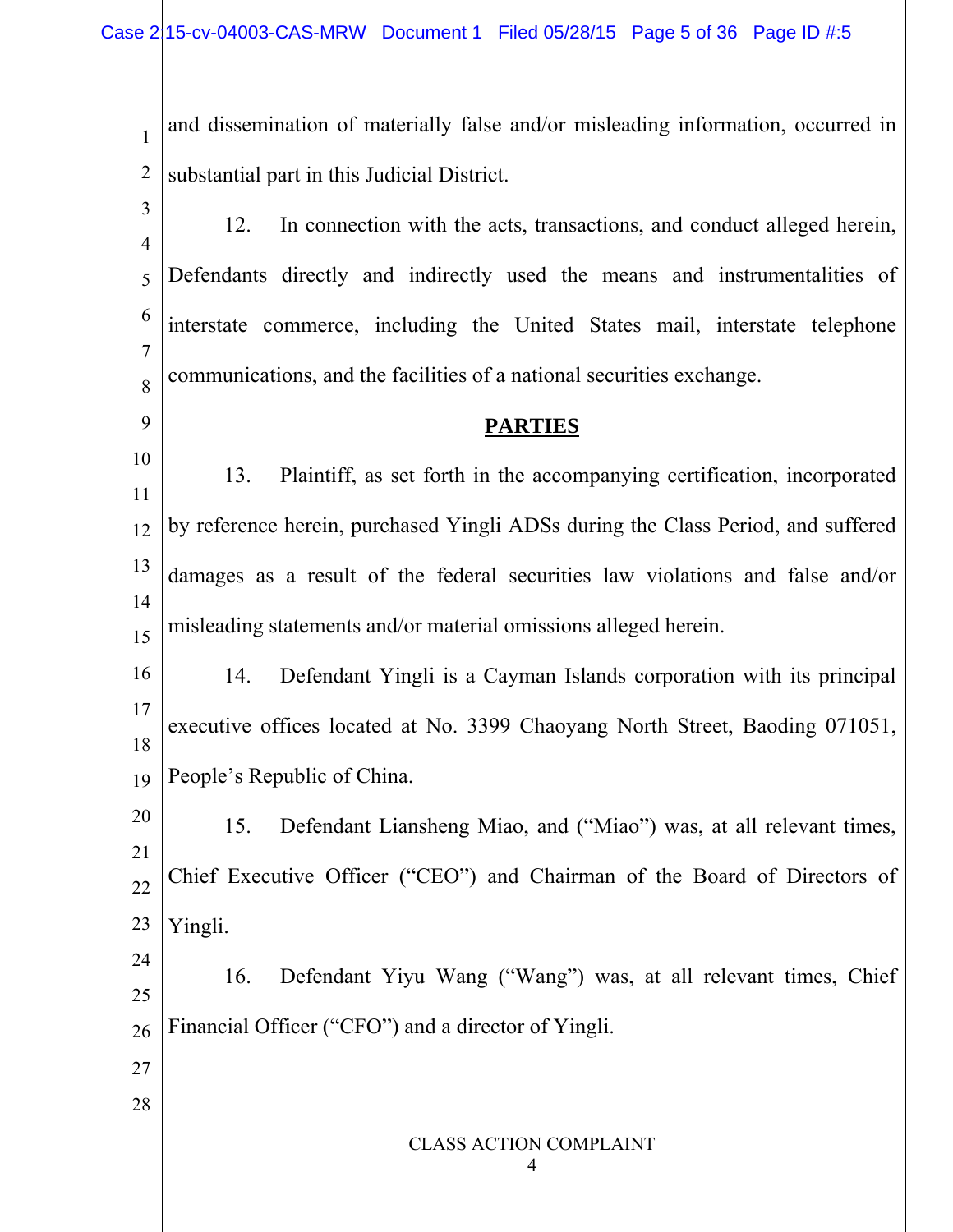CLASS ACTION COMPLAINT 1 2 3 4 5 6 7 8 9 10 11 12 13 14 15 16 17 18 19 20 21 22 23 24 25 26 27 28 17. Defendants Miao and Wang are collectively referred to hereinafter as the "Individual Defendants." The Individual Defendants, because of their positions with the Company, possessed the power and authority to control the contents of Yingli's reports to the SEC, press releases and presentations to securities analysts, money and portfolio managers and institutional investors, *i.e.*, the market. Each defendant was provided with copies of the Company's reports and press releases alleged herein to be misleading prior to, or shortly after, their issuance and had the ability and opportunity to prevent their issuance or cause them to be corrected. Because of their positions and access to material non-public information available to them, each of these defendants knew that the adverse facts specified herein had not been disclosed to, and were being concealed from, the public, and that the positive representations which were being made were then materially false and/or misleading. The Individual Defendants are liable for the false statements pleaded herein, as those statements were each "group-published" information, the result of the collective actions of the Individual Defendants. **SUBSTANTIVE ALLEGATIONS Background**  18. Yingli, together with its subsidiaries, designs, develops, manufacture, markets, sells, and installs photovoltaic products in the People's Republic of China.

5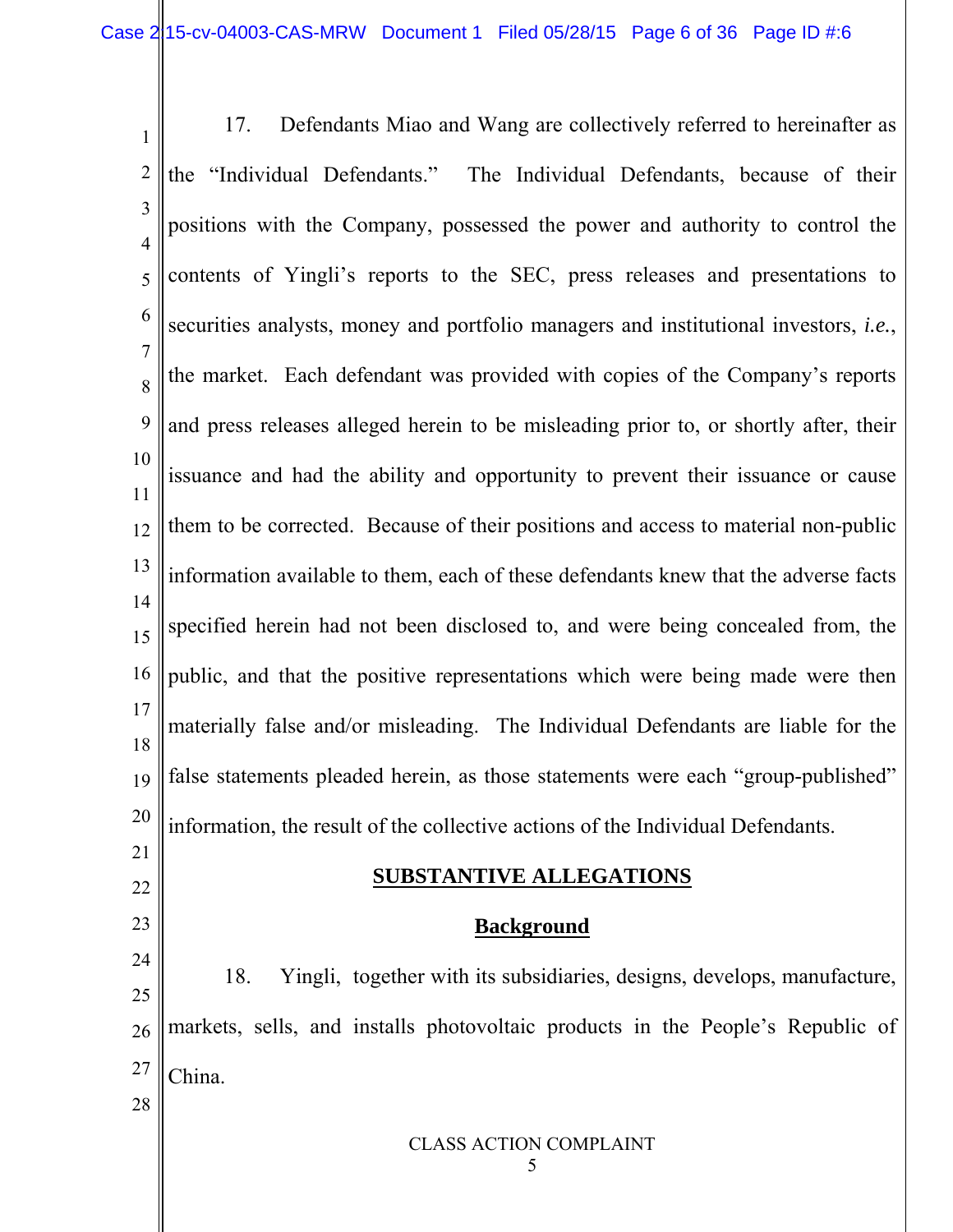|                          | <b>Materially False and Misleading</b>                                                                                                                                                                                                                                                                                          |
|--------------------------|---------------------------------------------------------------------------------------------------------------------------------------------------------------------------------------------------------------------------------------------------------------------------------------------------------------------------------|
| 1<br>$\overline{2}$      | <b>Statements Issued During the Class Period</b>                                                                                                                                                                                                                                                                                |
| 3                        | The Class Period begins on March 18, 2014. On this day, Yingly<br>19.                                                                                                                                                                                                                                                           |
| $\overline{4}$           | issued a press release entitled, "Yingli Green Energy Reports Fourth Quarter and                                                                                                                                                                                                                                                |
| 5<br>6                   | Full Year 2013 Results." Therein, the Company, in relevant part, stated:                                                                                                                                                                                                                                                        |
| $\overline{7}$<br>8<br>9 | Yingli Green Energy Holding Company Limited (NYSE: YGE)<br>("Yingli Green Energy" or the "Company"), the world's largest<br>vertically integrated photovoltaic manufacturer, known as "Yingli<br>Solar," today announced its unaudited consolidated financial results<br>for the quarter and full year ended December 31, 2013. |
| 10<br>11                 |                                                                                                                                                                                                                                                                                                                                 |
| 12                       | Fourth Quarter 2013 Consolidated Financial and Operating<br><b>Summary</b>                                                                                                                                                                                                                                                      |
| 13                       |                                                                                                                                                                                                                                                                                                                                 |
| 14                       | Total net revenues were RMB 3,711.1 million (US\$613.0)<br>million).                                                                                                                                                                                                                                                            |
| 15                       | Total PV module shipments (including shipments for PV                                                                                                                                                                                                                                                                           |
| 16                       | systems) increased by 11.4% from the third quarter of 2013.<br>Overall gross profit was RMB 451.7 million (US\$74.6 million),                                                                                                                                                                                                   |
| 17                       | representing a gross margin of 12.2%. Excluding the year-end                                                                                                                                                                                                                                                                    |
| 18                       | tax adjustment, gross margin for sale of PV modules would be<br>14.2%.                                                                                                                                                                                                                                                          |
| 19                       | Operating loss was RMB 594.2 million (US\$98.1 million),                                                                                                                                                                                                                                                                        |
| 20                       | representing an operating margin of negative 16.0%, including<br>a provision of RMB 480.2 million (US\$79.3 million) on the                                                                                                                                                                                                     |
| 21                       | Company's inventory purchase commitment under long-term<br>polysilicon supply contracts. Excluding such non-cash charge,                                                                                                                                                                                                        |
| 22                       | operating loss would be RMB 114.0 million (US\$18.8 million)                                                                                                                                                                                                                                                                    |
| 23                       | and operating margin would be negative 3.1%.                                                                                                                                                                                                                                                                                    |
| 24                       | Net loss[]was RMB 776.2 million (US\$128.2 million) and loss<br>per ordinary share and per American depositary share ("ADS")                                                                                                                                                                                                    |
| 25                       | was RMB 4.95 (US\$0.82). On an adjusted non-GAAP(2) basis,                                                                                                                                                                                                                                                                      |
| 26                       | net loss was RMB 289.9 million (US\$47.9 million) and loss per<br>ordinary share and per ADS was RMB 1.85 (US\$0.31).                                                                                                                                                                                                           |
| 27                       |                                                                                                                                                                                                                                                                                                                                 |
| 28                       |                                                                                                                                                                                                                                                                                                                                 |
|                          | <b>CLASS ACTION COMPLAINT</b><br>6                                                                                                                                                                                                                                                                                              |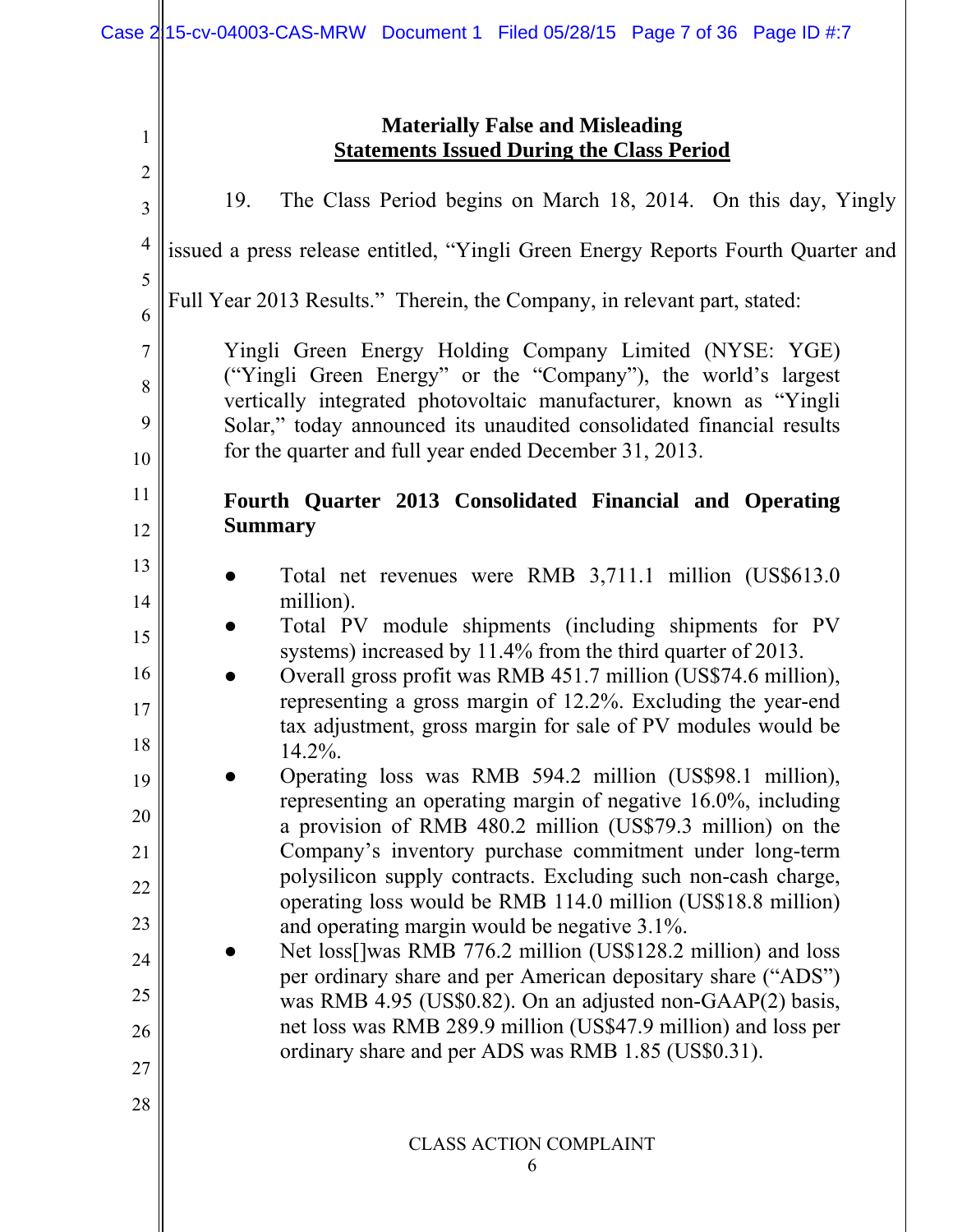### **Full Year 2013 Consolidated Financial and Operating Summary**

- Total net revenues were RMB 13,418.1 million (US\$2,216.5) million).
- Total PV module shipments (including shipments for PV systems) increased by 40.8% year over year to 3,234.3 MW.
- Overall gross profit was RMB 1,458.9 million (US\$241.0 million), representing an overall gross margin of 10.9%. Excluding the year-end tax adjustment, gross margin for sale of PV modules was 11.8%.
- Operating loss was RMB 1,118.4 million (US\$184.7 million), representing an operating margin of negative 8.3%, including a provision of RMB 480.2 million (US\$79.3 million) on the Company's inventory purchase commitment under long-term polysilicon supply contracts. Excluding such non-cash charge, operating loss would be RMB 638.2 million (US\$105.4 million) and operating margin would be negative 4.8%.
	- Net loss was RMB 1944.4 million (US\$321.2 million) and loss per ordinary share and per ADS was RMB 12.41 (US\$2.05).
	- On an adjusted non-GAAP basis, net loss was RMB 1,440.1 million (US\$237.9 million) and loss per ordinary share and per ADS was RMB 9.19 (US\$1.52).

"In light of robust demand from China, the United States, Japan and other markets, our shipments in the fourth quarter increased by approximately 11% quarter over quarter, which drives our shipments for full year 2013 to exceed 3.2GW. We are delighted to be the world's largest PV module supplier for the second consecutive year with a diversified market composition," commented Mr. Liansheng Miao, Chairman and Chief Executive Officer of Yingli Green Energy.

"In the fourth quarter, demand from China continued to grow dramatically due to the explosive growth of downstream business driven by favourable government policies put in place since the beginning of 2013, which helps China rank as the world's largest PV application market. As the demand surged in the U.S. and Japan markets, we continued to solidify our leading position in these markets."

27 28

1

2

3

4

5

6

7

8

9

10

11

12

13

14

15

16

17

18

19

20

21

22

23

24

25

26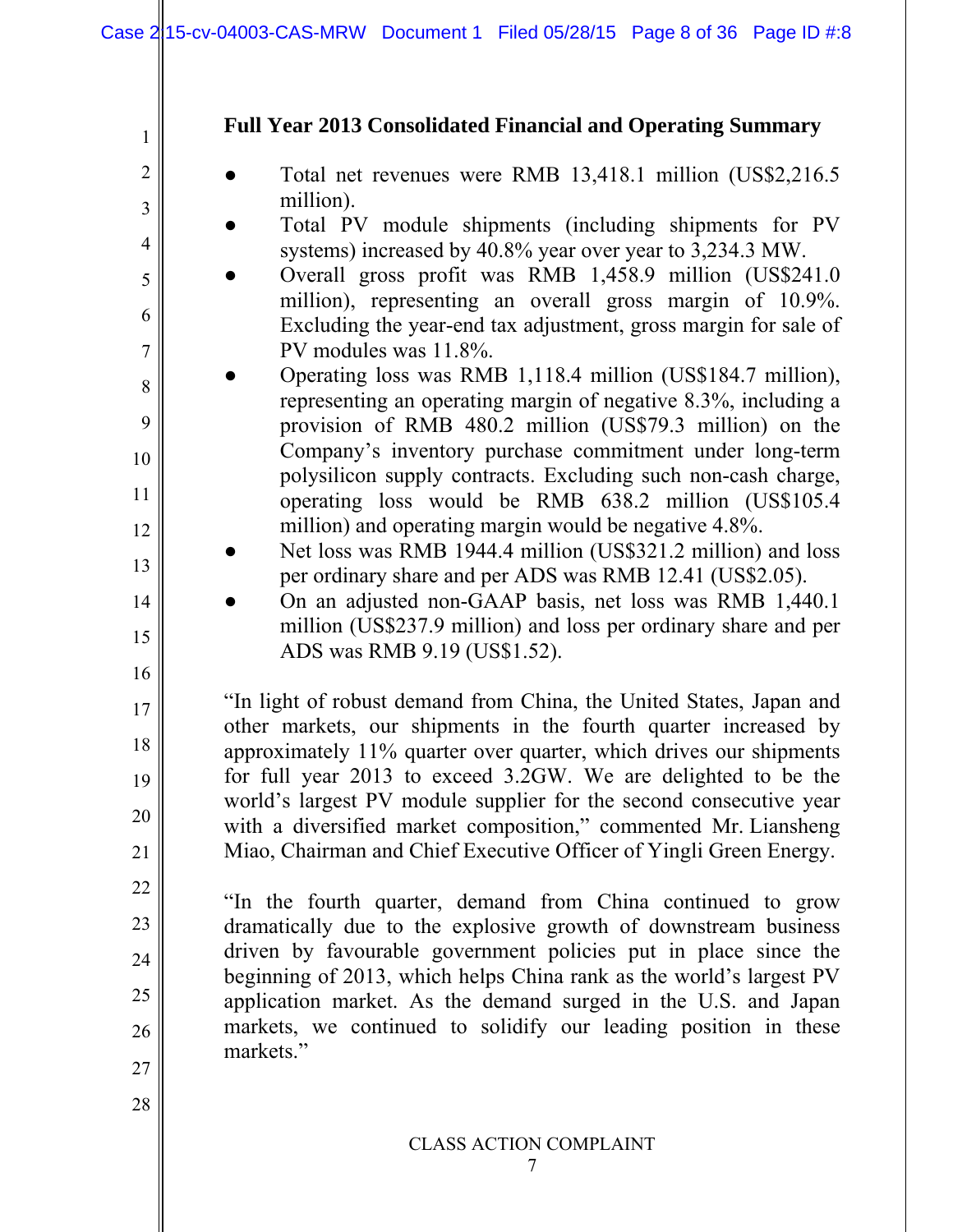1

2

3

4

5

6

7

8

9

10

11

12

13

14

15

16

17

18

19

20

"In addition, we have achieved significant results in emerging markets. For example, we won 258 MW projects in Algeria. It not only demonstrated our high brand recognition and ability to explore emerging markets, but also helped us accumulate experiences in overseas downstream business."

"Along with the diversification of markets, we have achieved significant results in domestic downstream business. By the end of 2013, we had completed the construction of 128 MW of PV projects in China and had successfully connected two thirds of these projects to the grid. The remaining portion is expected to get grid-connected by the end of April this year. We also worked on a new business model to develop downstream business in China through cooperation with large enterprises, such as Datong Coal Mine Group and China National Nuclear Corporation. We believe that the installation target of 14 GW for 2014 announced by China's National Energy Administration, as well as other favourable policies, will enable China's downstream segment to grow rapidly. Currently we have approximately 1GW of PV projects pipeline under different approval stages covering over ten provinces in China. We plan to complete the construction of approximately 400~600 MW of those projects by the end of 2014 and are expecting to construct up to 25MW PV projects in the first quarter of 2014 , of which we've obtained all project loan approvals from domestic banks."

"With the evolution of global PV markets and our strong footprints in China, the U.S., Japan, and other emerging markets, such as Africa, South America, and Southeast Asia, we expect to achieve 4.0~4.2 GW of module shipment in 2014," Mr. Miao concluded.

21 22 23 24 25 26 27 28 20. On April 11, 2014, Yingli filed its Annual Report with the SEC on Form 20-F for the 2013 fiscal year. The Company's Form 20-F was signed by Defendant Miao and reaffirmed the Company's financial results previously announced on March 18, 2014.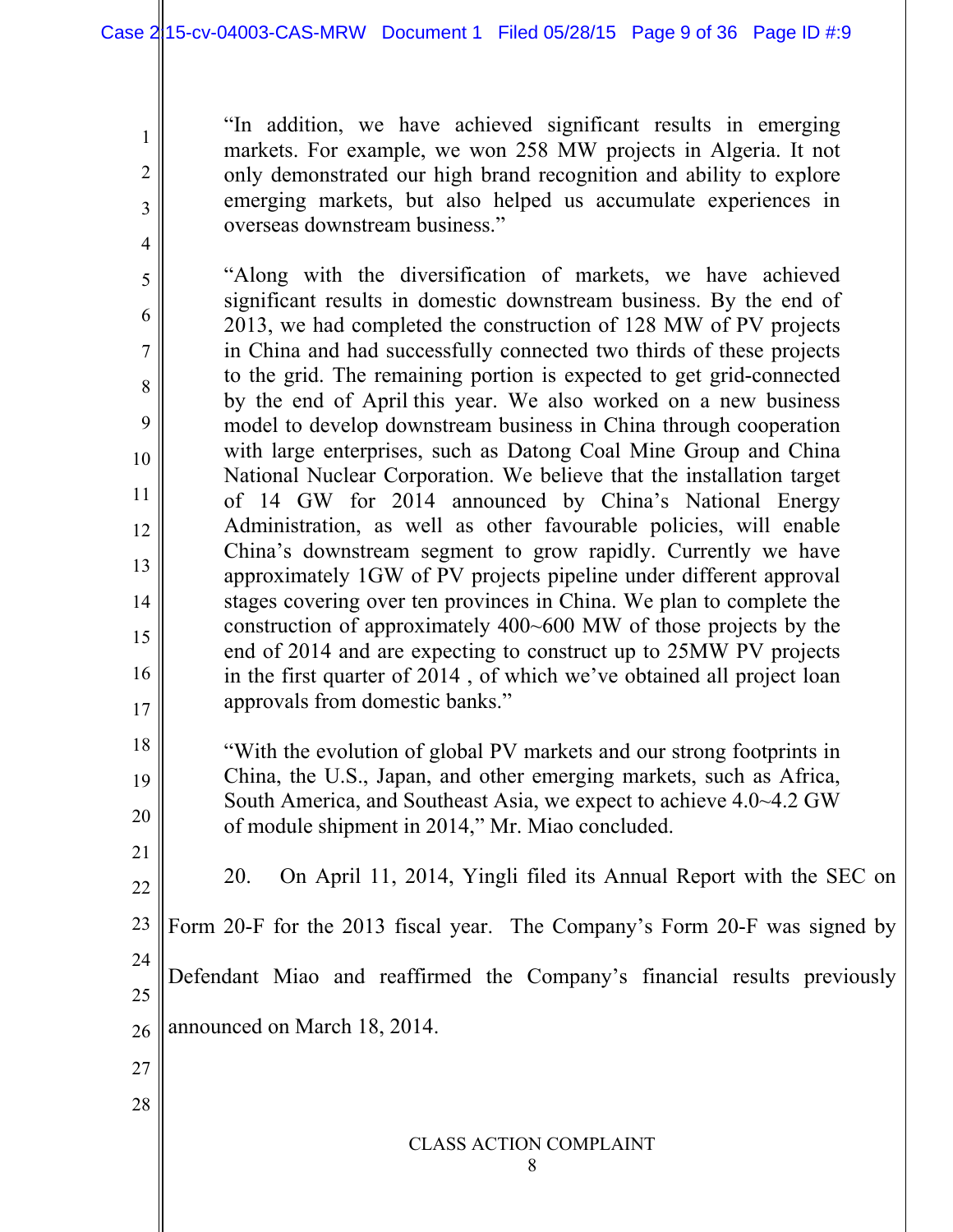| $\mathbf{1}$   | On June 17, 2014, Yingli issued a press release entitled, "Yingli<br>21.                                                          |  |  |  |
|----------------|-----------------------------------------------------------------------------------------------------------------------------------|--|--|--|
| $\overline{2}$ | Green Energy Reports First Quarter 2014 Results." Therein, the Company, in                                                        |  |  |  |
| 3              | relevant part, stated:                                                                                                            |  |  |  |
| $\overline{4}$ |                                                                                                                                   |  |  |  |
| 5              | Yingli Green Energy Holding Company Limited (NYSE: YGE)<br>("Yingli Green Energy" or the "Company"), the world's largest          |  |  |  |
| 6              | vertically integrated photovoltaic manufacturer, known as "Yingli                                                                 |  |  |  |
| $\overline{7}$ | Solar," today announced its unaudited consolidated financial results                                                              |  |  |  |
| 8              | for the quarter ended March 31, 2014.                                                                                             |  |  |  |
| 9              | First Quarter 2014 Consolidated Financial and Operating                                                                           |  |  |  |
| 10             | <b>Summary</b>                                                                                                                    |  |  |  |
| 11             | Total net revenues were RMB 2,686.8 million (US\$432.2)                                                                           |  |  |  |
| 12             | million).<br>Total PV module shipments (including shipments for PV                                                                |  |  |  |
| 13             | systems) were 630.8 MW.                                                                                                           |  |  |  |
| 14             | Overall gross profit was RMB 421.3 million (US\$67.8 million),<br>representing an overall gross margin of 15.7%. Gross margin     |  |  |  |
| 15             | for sales of PV module was 16.8%.                                                                                                 |  |  |  |
| 16             | Operating loss was RMB 129.0 million (US\$20.7 million),                                                                          |  |  |  |
| 17             | representing an operating margin of negative 4.8%.<br>Net loss[1] was RMB 341.8 million (US\$55.0 million) and loss               |  |  |  |
| 18             | per ordinary share and per American depositary share ("ADS")                                                                      |  |  |  |
| 19             | was RMB 2.18(US\$0.35). On an adjusted non-GAAP[2] basis,<br>net loss was RMB 338.5 million (US\$54.5 million) and loss per       |  |  |  |
| 20             | ordinary share and per ADS was RMB 2.16(US\$0.35).                                                                                |  |  |  |
| 21             | On an adjusted non-GAAP basis, earnings before interest, tax<br>expenses, depreciation and amortization (EBITDA) were RMB         |  |  |  |
| 22             | 221.9 million (US\$35.7 million).                                                                                                 |  |  |  |
| 23             | "I'm pleased with the improvement in our gross margin in the first                                                                |  |  |  |
| 24             | quarter of 2014, which is attributable to the slight increase in average                                                          |  |  |  |
| 25             | selling price of PV modules and our on-going efforts on cost                                                                      |  |  |  |
| 26             | reduction, and I have confidence in our ability to drive additional<br>improvement moving forward," commented Mr. Liansheng Miao, |  |  |  |
| 27             | Chairman and Chief Executive Officer of Yingli Green Energy. "In                                                                  |  |  |  |
| 28             | the first quarter, we witnessed a continued evolution of end demand                                                               |  |  |  |
|                | <b>CLASS ACTION COMPLAINT</b>                                                                                                     |  |  |  |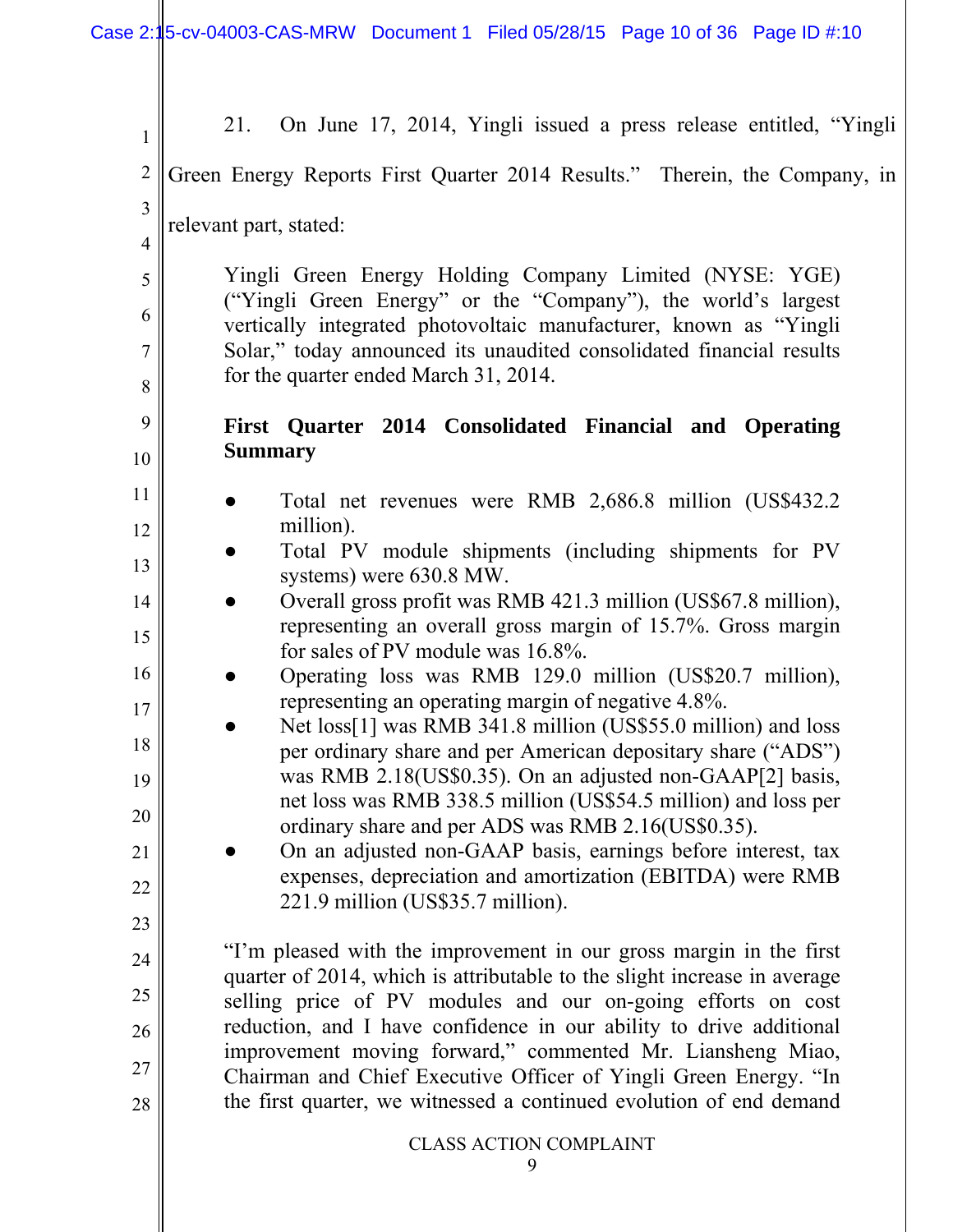diversification with exceptional demand from Japan and other emerging markets coupled with steady growth from U.S. and stabilization in Europe, while module shipments in MW shrunk primarily due to the traditional seasonality and a slightly delay in delivery for projects in Algeria. The proportion of shipments to markets outside China, U.S. and Europe doubled and accounted for 35% of our total shipments in the first quarter of 2014, compared with 16% in the fourth quarter of 2013."

"In addition to module business, the Company has continued to make steady progress in the execution of our downstream strategy to transform ourselves from a pure PV manufacturer to a renewable energy solutions provider. We have approximately 1 GW of downstream project pipeline across China. In the first quarter, we commenced the construction of two ground-mounted PV projects in Hebei Province, which are expected to complete in the third quarter of 2014. We also began to construct 110 MW of utility scale projects and 20 MW of distributed generation projects located in Hebei, Guangxi and Sichuan province in June of 2014. Based on the current project development status and the expectation of progress of project pipelines, we expect to develop approximately 400MW to 600MW of PV projects by the end of 2014."

16

17

18

19

20

21

22

23

24

25

26

27

28

1

2

3

4

5

6

7

8

9

10

11

12

13

14

15

"Furthermore, we and Sailing Capital, the first large cross-border RMB private equity fund launched in China, jointly formed a fund with the aim to invest primarily in Yingli Green Energy's solar PV projects in China through various portfolios. Through the integration of both parties' respective advantages in the solar industry and financing, we believe our cooperation with Sailing Capital will not only open more options for the efficient commercialization of downstream projects, but also help transfer the most effective financing solutions and development such as securitization of PV projects."

"Since the beginning of the second quarter, we have seen substantial upside in demand from China as well as emerging markets such as South America, Southeast Asia and Africa, we expect this trend to continue towards the second half of 2014. Based on our current order backlog and estimation of market prospects, we expect our shipments in the upcoming quarters will pick up from the first quarter and we are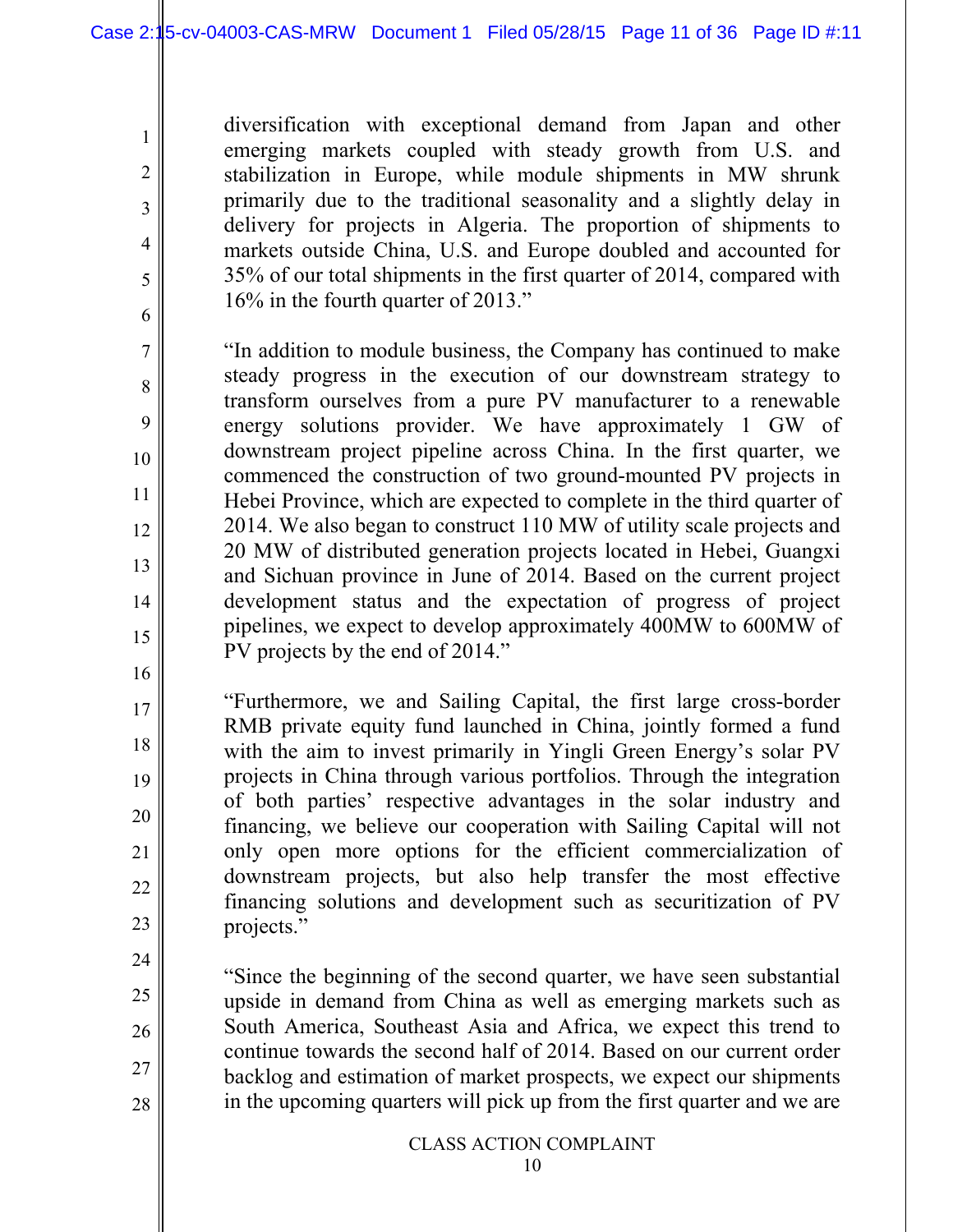| $\mathbf{1}$<br>$\overline{2}$ | confident to achieve shipment guidance of 4.0GW to 4.2GW for fiscal<br>year 2014," Mr. Miao concluded.                                                                                                                                                                                                        |
|--------------------------------|---------------------------------------------------------------------------------------------------------------------------------------------------------------------------------------------------------------------------------------------------------------------------------------------------------------|
| 3                              | On August 27, 2014, Yingli issued a press release entitled, "Yingli<br>22.                                                                                                                                                                                                                                    |
| $\overline{4}$<br>5            | Green Energy Reports Second Quarter 2014 Results." Therein, the Company, in                                                                                                                                                                                                                                   |
| 6                              | relevant part, stated:                                                                                                                                                                                                                                                                                        |
| $\overline{7}$<br>8<br>9<br>10 | Yingli Green Energy Holding Company Limited (NYSE: YGE)<br>("Yingli Green Energy" or the "Company"), the world's largest<br>vertically integrated photovoltaic manufacturer, known as "Yingli<br>Solar," today announced its unaudited consolidated financial results<br>for the quarter ended June 30, 2014. |
| 11                             | Second Quarter 2014 Consolidated Financial and Operating                                                                                                                                                                                                                                                      |
| 12                             | <b>Summary</b>                                                                                                                                                                                                                                                                                                |
| 13<br>14                       | Total net revenues were RMB 3,408.9 million (US\$549.5)<br>million).                                                                                                                                                                                                                                          |
| 15                             | Total PV module shipments (including shipments for PV<br>systems) were 887.9MW.                                                                                                                                                                                                                               |
| 16                             | Overall gross profit was RMB 532.1 million (US\$85.8 million),                                                                                                                                                                                                                                                |
| 17                             | representing an overall gross margin of 15.6%. Gross margin<br>for sales of PV module was 16.2%.                                                                                                                                                                                                              |
| 18<br>19                       | Operating loss was RMB 85.9 million (US\$13.9 million),<br>representing an operating margin of negative 2.5%.                                                                                                                                                                                                 |
| 20                             | Net loss <sup>11</sup> was RMB 285.2 million (US\$46.0 million) and loss<br>per ordinary share and per American depositary share ("ADS")                                                                                                                                                                      |
| 21                             | was RMB $1.64$ (US\$0.26). On an adjusted non-GAAP <sup>[1]</sup> basis,                                                                                                                                                                                                                                      |
| 22                             | net loss was RMB 275.0 million (US\$44.3 million) and loss per<br>ordinary share and per ADS was RMB 1.58(US\$0.25).                                                                                                                                                                                          |
| 23<br>24                       | On an adjusted non-GAAP basis, earnings before interest, tax<br>expenses, depreciation and amortization (EBITDA) were RMB                                                                                                                                                                                     |
| 25                             | 288.5 million (US\$46.5 million).                                                                                                                                                                                                                                                                             |
| 26                             | "I'm very pleased to report that we delivered another set of solid                                                                                                                                                                                                                                            |
| 27                             | results in the second quarter of 2014 with an increase of 40.8% in our<br>PV module shipments over the first quarter of 2014, which includes                                                                                                                                                                  |
| 28                             | shipments for PV systems to the Company's own downstream power                                                                                                                                                                                                                                                |
|                                | <b>CLASS ACTION COMPLAINT</b><br>11                                                                                                                                                                                                                                                                           |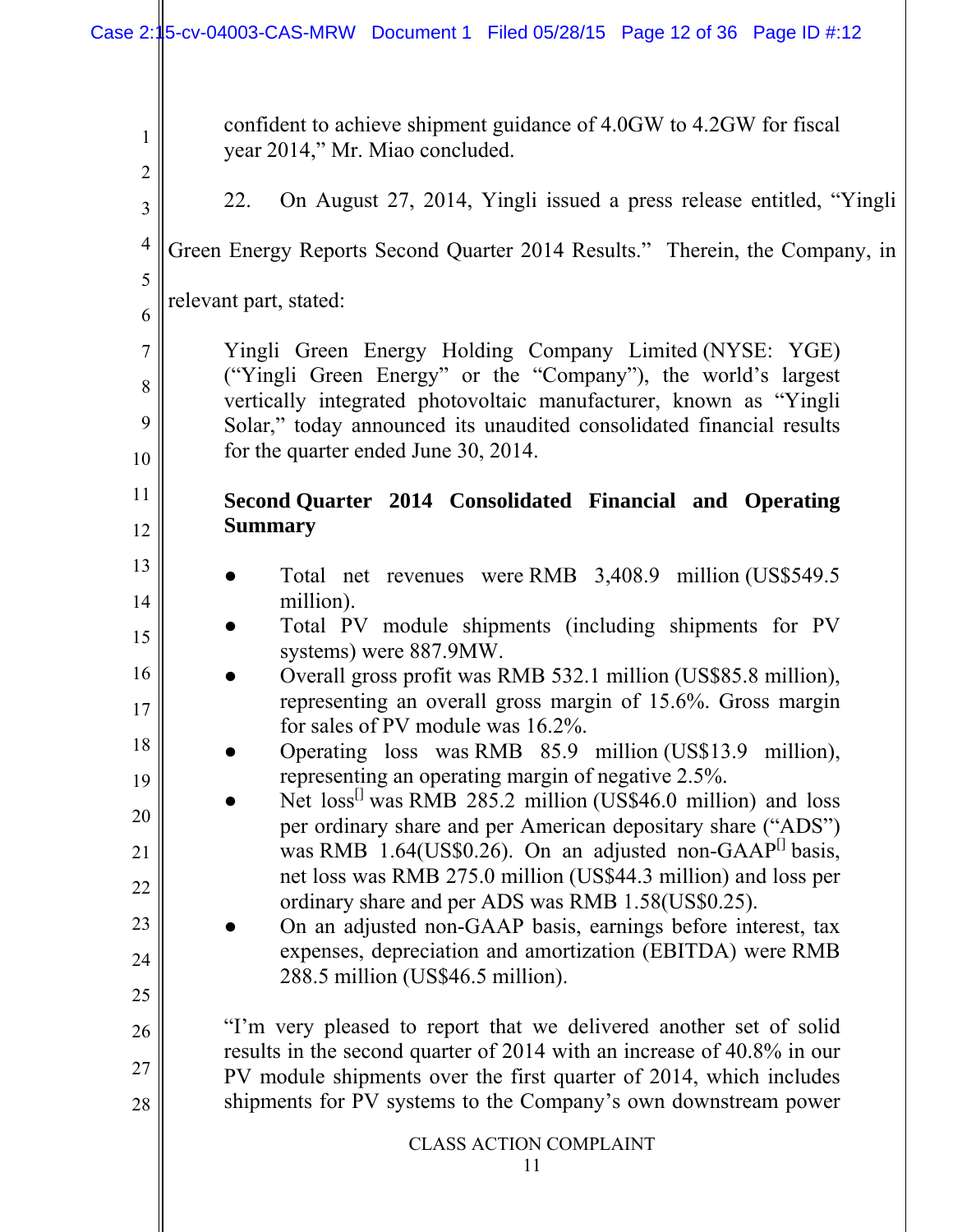plants in China, and an overall gross margin of 15.6%, well in line with our previous guidance," commented Mr.Liansheng Miao, Chairman and Chief Executive Officer of Yingli Green Energy. "We remain focused on returning to net profitability by improving our operating efficiency, reducing manufacturing costs and optimizing our geographical footprints. In the second quarter, we saw increased demand for Yingli Solar modules from our key markets, such as China, Japan, United Kingdom and other new emerging markets. In particular, our shipments to new emerging markets in the second quarter increased by approximately 18% quarter over quarter while customer base doubled compared with the second quarter of 2013. Our dedicated local team in Japan has obtained notable achievements, which resulted in our shipments to Japan in the first half of 2014 exceeded our total shipments to Japan in 2013."

"In the first half of this year, we are developing in the aggregate 155 MW of downstream projects, some of these projects under construction are expected to be further developed together with our business partners such as China National Nuclear Corporation, Shanghai Sailing Capital Investment Fund and Datong Coal Mine Group Co., Ltd. In the third quarter, we expect to start construction of a total of 168 MW of downstream projects across China."

17 18 19 20 21 22 23 24 "Moving back to domestic market [sic], we see large potential for distributed generation PV projects in the second half of 2014 although the growth in demand was slower than expectation in the first half of this year. The National Energy Administration of PRC announced that it planned to issue a notice requiring further efforts to implement the supportive polices for distributed generation PV projects and announced the goal of achieving at least 13 GW of PV capacity to be connected to the grid in 2014. We expect that the demand for PV modules in China market will accelerate in the second half of 2014," Mr. Miao concluded.

- 23. On November 25, 2014, Yingli issued a press release entitled, "Yingli
- 26 27 Green Energy Reports Third Quarter 2014 Results."Therein, the Company, in
- 28 relevant part, stated:

1

2

3

4

5

6

7

8

9

10

11

12

13

14

15

16

25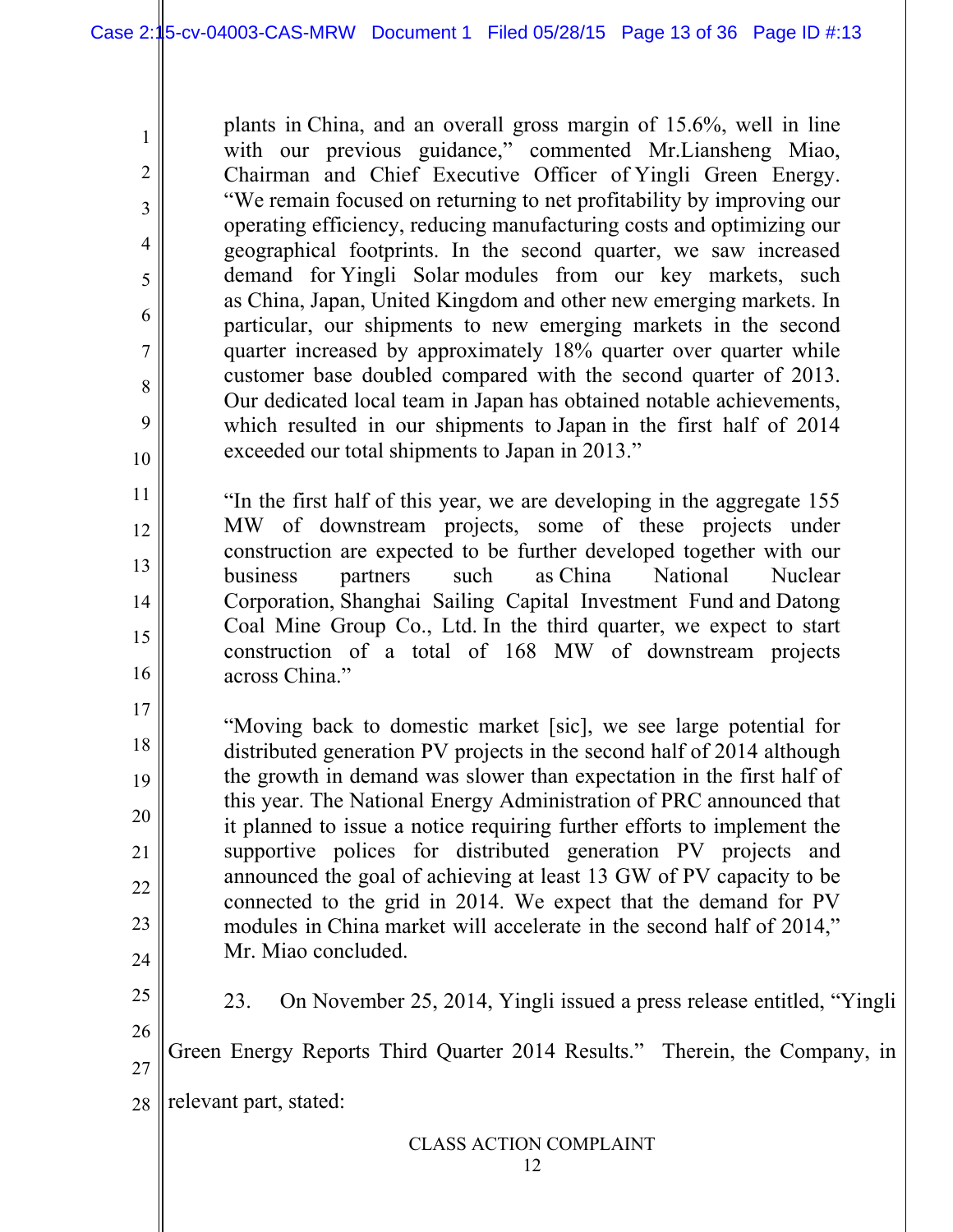Yingli Green Energy Holding Company Limited (NYSE: YGE) ("Yingli Green Energy" or the "Company"), the world's largest vertically integrated solar panel manufacturer, known as "Yingli Solar," today announced its unaudited consolidated financial results for the quarter ended September 30, 2014.

## **Third Quarter 2014 Consolidated Financial and Operating Summary**

7 8

9

10

11

12

13

14

15

16

17

18

19

20

21

22

23

24

25

26

27

28

1

2

3

4

5

6

Total net revenues were RMB 3,385.2 million (US\$551.5) million).

 Total PV module shipments (including shipments for PV systems) were 903.4 MW.

- Gross profit was RMB 706.1 million (US\$115.0 million), representing a gross margin of 20.9%.
- Operating income was RMB 199.7 million (US\$32.5 million), representing an operating margin of 5.9%.
- On an adjusted non-GAAP basis, earnings before interest, tax expenses, depreciation and amortization (EBITDA) were RMB 495.7 million (US\$80.8 million).
- Net loss[] was RMB 122.8 million (US\$20.0 million) and loss per ordinary share and per American depositary share ("ADS") was RMB 0.68 (US\$0.11). On an adjusted non-GAAP[] basis, net loss was RMB 112.0 million (US\$18.2 million) and loss per ordinary share and per ADS was RMB 0.62 (US\$0.10).

"I'm very pleased to report that we delivered another set of solid results in the third quarter of 2014 with a gross margin of 20.9%, well ahead of our previous guidance, and a strong PV module shipment of 903 MW," commented Mr. Liansheng Miao, Chairman and Chief Executive Officer of Yingli Green Energy. "We continue to successfully improve our operating profitability through on-going efforts on cost reduction and effective operating expenses control. The operating income in the third quarter of 2014 turned into positive for the first time since the second quarter of 2011."

"In the third quarter, we continued to see a remarkable demand for Yingli Solar modules from key markets, such as China, Japan and other new emerging markets. In particular, our shipments to new emerging markets in the third quarter increased by approximately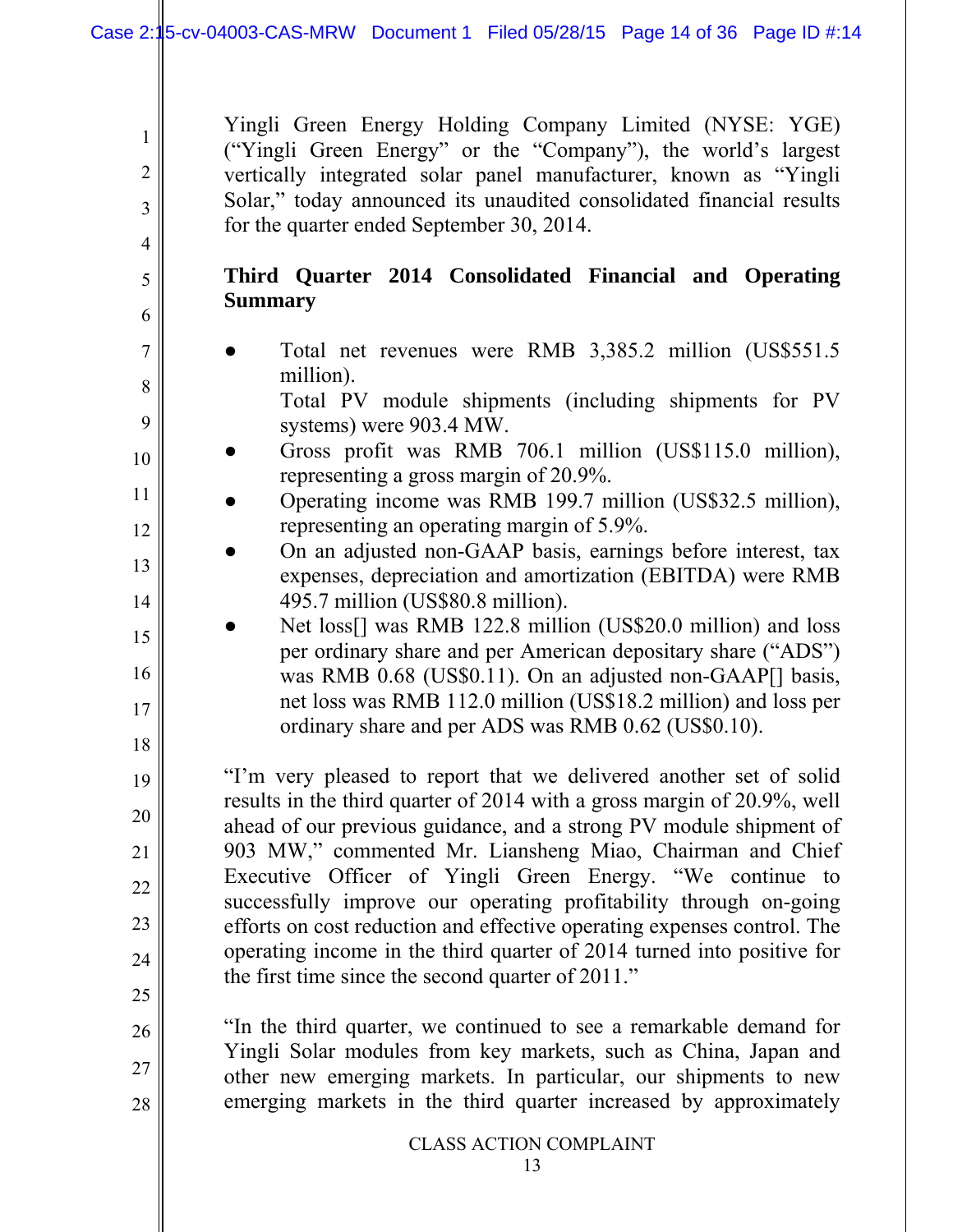17% quarter over quarter. With the booming installation for domestic projects in the second half of 2014, the third quarter witnessed comparatively higher average selling prices and better payment terms for solar panels. Shipments to China have increased by approximately 19% compared to the second quarter. In September 2014, China's National Energy Administration ("NEA") published new policies to accelerate distributed solar generation. Under this new policy, we had received approval of additional 120 MW of distributed solar generation projects in September 2014. In addition, we saw substantial growth in Japan with an over 30% quarterly increase in the third quarter. Recently, we signed a series of agreements to supply over 100 MW of polycrystalline solar panels in Japan. Due to our long-standing reputation for high quality products and services and our large and loyal customer base, our presence in traditional markets such as Europe and the U.S. has remained solid. We have signed a landmark agreement to supply 120 MW of solar panels for one project in France, which will be the largest solar power park in Europe upon its completion."

"Despite the slower than expected development of downstream projects in the first half of 2014, we are progressing well in the downstream in the second half of 2014. In the third quarter, we began to construct 185 MW of downstream projects, bringing our projects under construction to a total of 340 MW, with internal shipments to these projects having reached to 187 MW. In the fourth quarter, we expect to start the construction of 50 to 60 MW of downstream projects in total. Thus we expect to develop approximately 400 MW of downstream projects by ourselves or together with our partners by the end of 2014. We expect to sell about half of these projects upon completion of the construction. Among them, a 15 MW solar project in Hebei has been substantially completed and transferred to a renewable fund jointly established by the Company and Shanghai Sailing Capital Investment Fund."

"In order to seek a balance between our shipment volume and profitability, we decide to revise our shipment guidance for full year of 2014 to 3.3-3.35 GW," Mr. Miao concluded.

27

28

1

2

3

4

5

6

7

8

9

10

11

12

13

14

15

16

17

18

19

20

21

22

23

24

25

26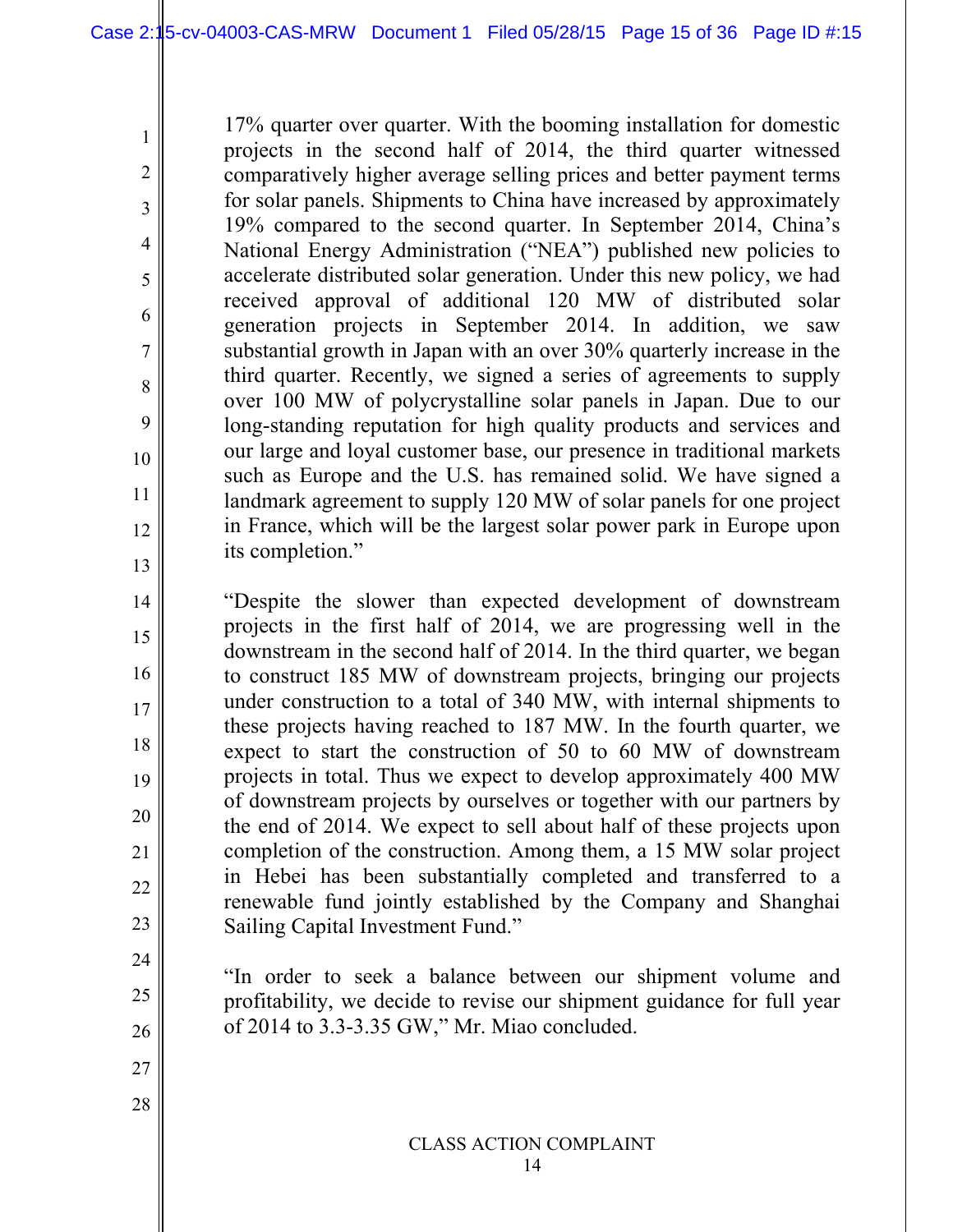| $\mathbf{1}$   | On March 25, 2015, Yingli issued a press release entitled, "Yingli"<br>24.                                                        |
|----------------|-----------------------------------------------------------------------------------------------------------------------------------|
| $\overline{2}$ | Green Energy Reports Fourth Quarter and Full Year 2014 Results." Therein, the                                                     |
| 3              |                                                                                                                                   |
| $\overline{4}$ | Company, in relevant part, stated:                                                                                                |
| 5              | Yingli Green Energy Holding Company Limited (NYSE: YGE)                                                                           |
| 6              | ("Yingli Green Energy" or the "Company"), one of the world's<br>leading solar panel manufacturers, known as "Yingli Solar," today |
| $\overline{7}$ | announced its unaudited consolidated financial results for the quarter                                                            |
| 8              | and full year ended December 31, 2014.                                                                                            |
| 9              | Fourth Quarter 2014 Consolidated Financial and Operating                                                                          |
| 10             | <b>Summary</b>                                                                                                                    |
| 11             | Total net revenues were RMB 3,446.5 million (US\$ 555.5)                                                                          |
| 12             | million).                                                                                                                         |
| 13             | Total PV module shipments (including shipments for PV<br>systems) were 939.2MW.                                                   |
| 14             | Gross profit was RMB 578.7 million (US\$ 93.3 million),                                                                           |
| 15             | representing a gross margin of 16.8%.<br>Operating loss was RMB 200.0 million (US\$ 32.2 million),                                |
| 16             | representing negative 5.8% of operating margin.                                                                                   |
| 17             | On an adjusted non-GAAP basis, earnings before interest, tax<br>expenses, depreciation and amortization (EBITDA) were RMB         |
| 18             | 108.3 million (US\$ 17.5 million).                                                                                                |
| 19             | Net loss[1was RMB 550.0 million (US\$ 88.7 million) and loss                                                                      |
| 20             | per ordinary share and per American depositary share ("ADS")<br>was RMB 3.03 (US\$ 0.49). On an adjusted non-GAAP[]basis,         |
| 21             | net loss was RMB 535.1 million (US\$ 86.2 million) and loss                                                                       |
| 22             | per ordinary share and per ADS was RMB 2.94 (US\$ 0.47).                                                                          |
| 23             | <b>Full Year 2014 Consolidated Financial and Operating Summary</b>                                                                |
| 24             | Total net revenues were RMB 12,927.4 million (US\$ 2,083.5)                                                                       |
| 25             | million).                                                                                                                         |
| 26             | Total PV module shipments (including shipments for PV                                                                             |
| 27             | systems) were 3,361.3 MW.<br>Gross profit was RMB 2,238.2 million (US\$ 360.7 million),                                           |
| 28             | representing a gross margin of 17.3 %.                                                                                            |
|                | <b>CLASS ACTION COMPLAINT</b>                                                                                                     |
|                | 15                                                                                                                                |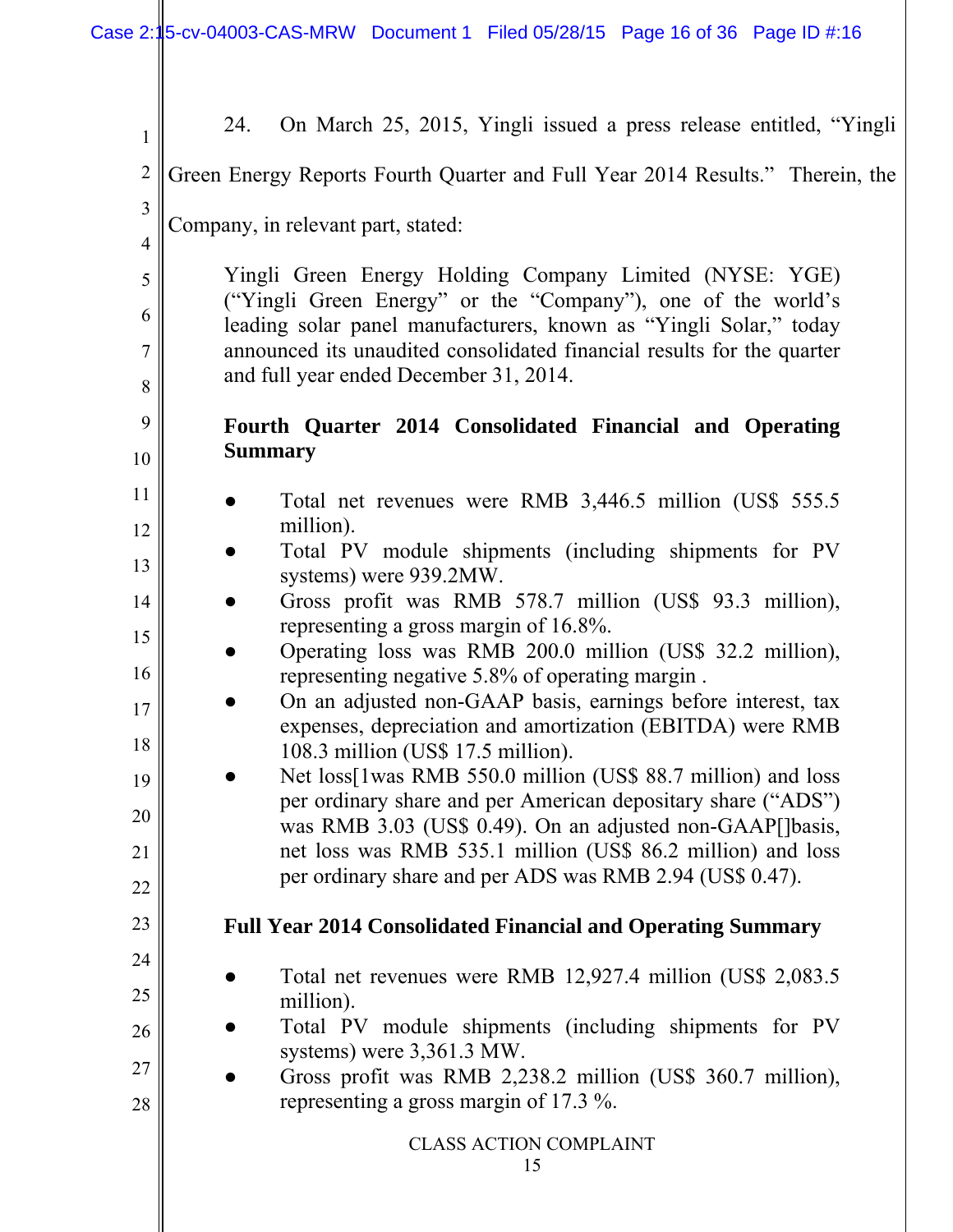- Operating loss was RMB 215.2 million (US\$ 34.7 million), representing negative 1.7% of operating margin.
- On an adjusted non-GAAP basis, earnings before interest, tax expenses, depreciation and amortization (EBITDA) were RMB 1,114.4 million (US\$ 246.1 million).
- Net loss[] was RMB1,299.8 million (US\$ 209.5 million) and loss per ordinary share andper American depositary share ("ADS") was RMB 7.49 (US\$ 1.21). On an adjusted non-GAAP basis, net loss was RMB 1,260.6 million (US\$ 203.2 million) and loss per ordinary share and per ADS was RMB 7.26 (US\$ 1.17).

"We are pleased to conclude another solid year in 2014, with full year module shipments hitting a record high of 3.3 GW and full year gross margin increasing to 17.3% from 10.9% in 2013, which was mainly attributable to our continuous efforts to diversify our market presence, reduce manufacturing cost and improve our profitability," commented Mr. Liansheng Miao, Chairman and Chief Executive Officer of Yingli Green Energy.

- "In parallel with the sustainable evolution of solar industry in 2014, we continued to witness strong demand for Yingli Solar modules from China, Japan, the United States, the Europe and other new emerging markets. With favourable governmental policies in place, China market accelerated in the second half of 2014 and accounted for approximately 37% of our total shipments for the full year. In Japan, our shipments nearly tripled with a more than 50% increase in the number of customers. In the United States, we had a solid year notwithstanding the uncertainty brought by the new trade case. In Europe, we continued to play an important role while navigating the complexities of the undertaking agreement. In addition, we continued to expand in new emerging markets with total shipments to these markets increased 90% year over year to 490 MW. Given our strong brand recognition and high-quality PV modules and services, we became the sole solar panel supplier for the largest solar power projects in Malaysia, Bolivia and Honduras."
- 26

27

28

1

2

3

4

5

6

7

8

9

10

11

12

13

14

15

16

17

18

19

20

21

22

23

24

25

"We were also on track to meet our guidelines for downstream business. In 2014, we shipped 261 MW of PV modules to our own downstream power plants in China."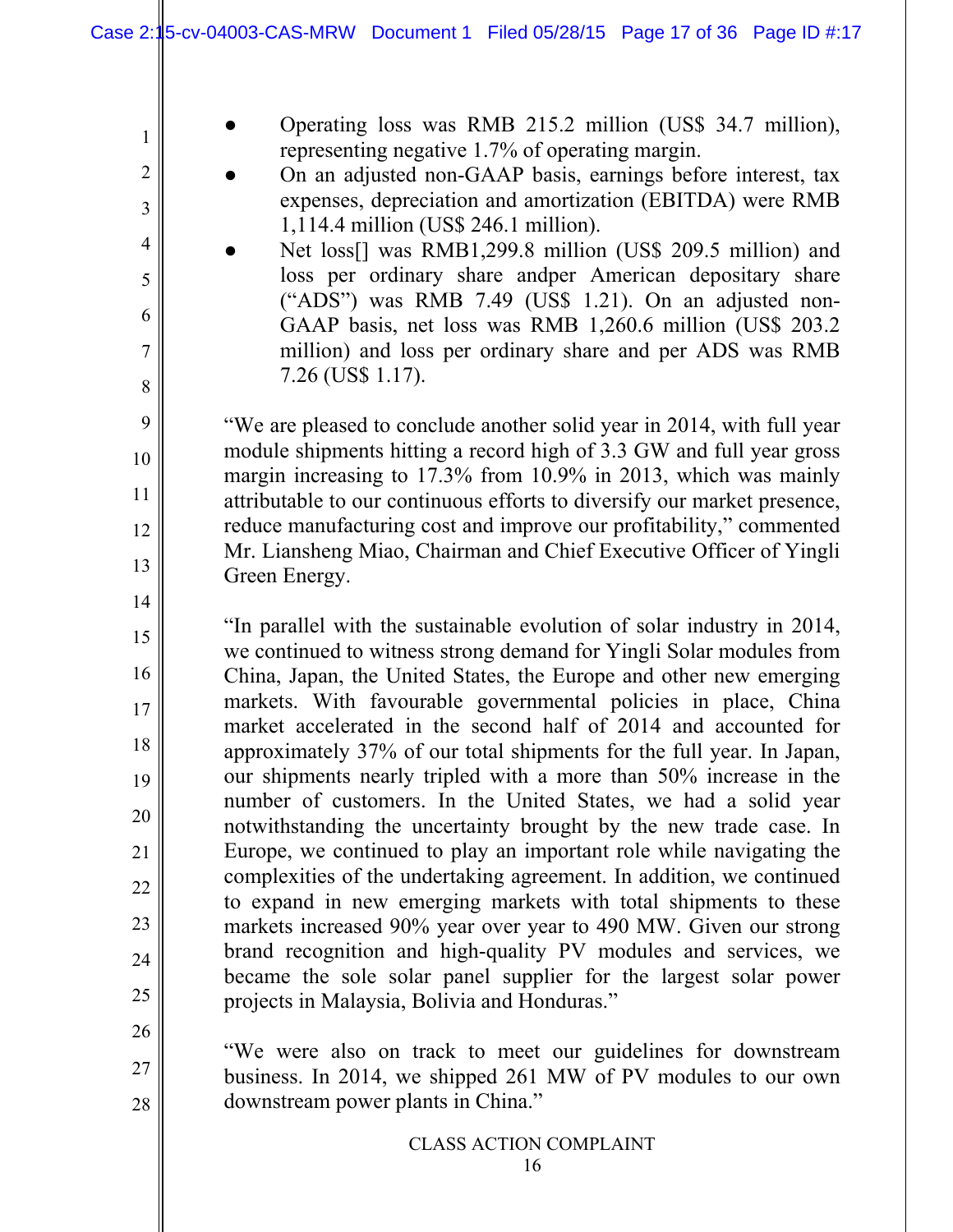"Looking ahead, we believe that the global PV market will continue to grow in 2015, especially after the National Energy Administration of China released the official solar installation target for 2015 of 17.8GW in March 2015. We're encouraged by the good news and well positioned to seize this great opportunity," Mr. Miao concluded.

6 7 8 9 10 11 12 13 14 15 16 17 18 19 20 21 25. On this news, shares of Yingli declined \$0.35 per share, 14.96%, during to close on March 25, 2015, at \$1.99 per share, on unusually heavy volume. 26. The statements contained in ¶¶19-24 were materially false and/or misleading when made because defendants failed to disclose or indicate the following: (1) that the Company was inappropriately recognizing revenue; (2) that the Company had no reasonable prospects to collect on certain accounts receivable based on historical customer conduct; (3) that the Company was no longer able to borrow from commercial banks to fund its operations; (4) that the Company's inability to raise additional capital or borrow funds from commercial banks threatened the Company's ability to continue as a going concern; and, (5) that, as a result of the foregoing, Defendants' statements about Yingli's business, operations, and prospects were false and misleading and/or lacked a reasonable basis.

22

23

28

1

2

3

4

5

## **Disclosures at the End of the Class Period**

24 25 26 27 27. On May 15, 2015, Yingli filed its Annual Report with the SEC on Form 20-F for the 2014 fiscal year. The Company's Form 20-F was signed by Defendant Miao and reaffirmed the Company's financial results previously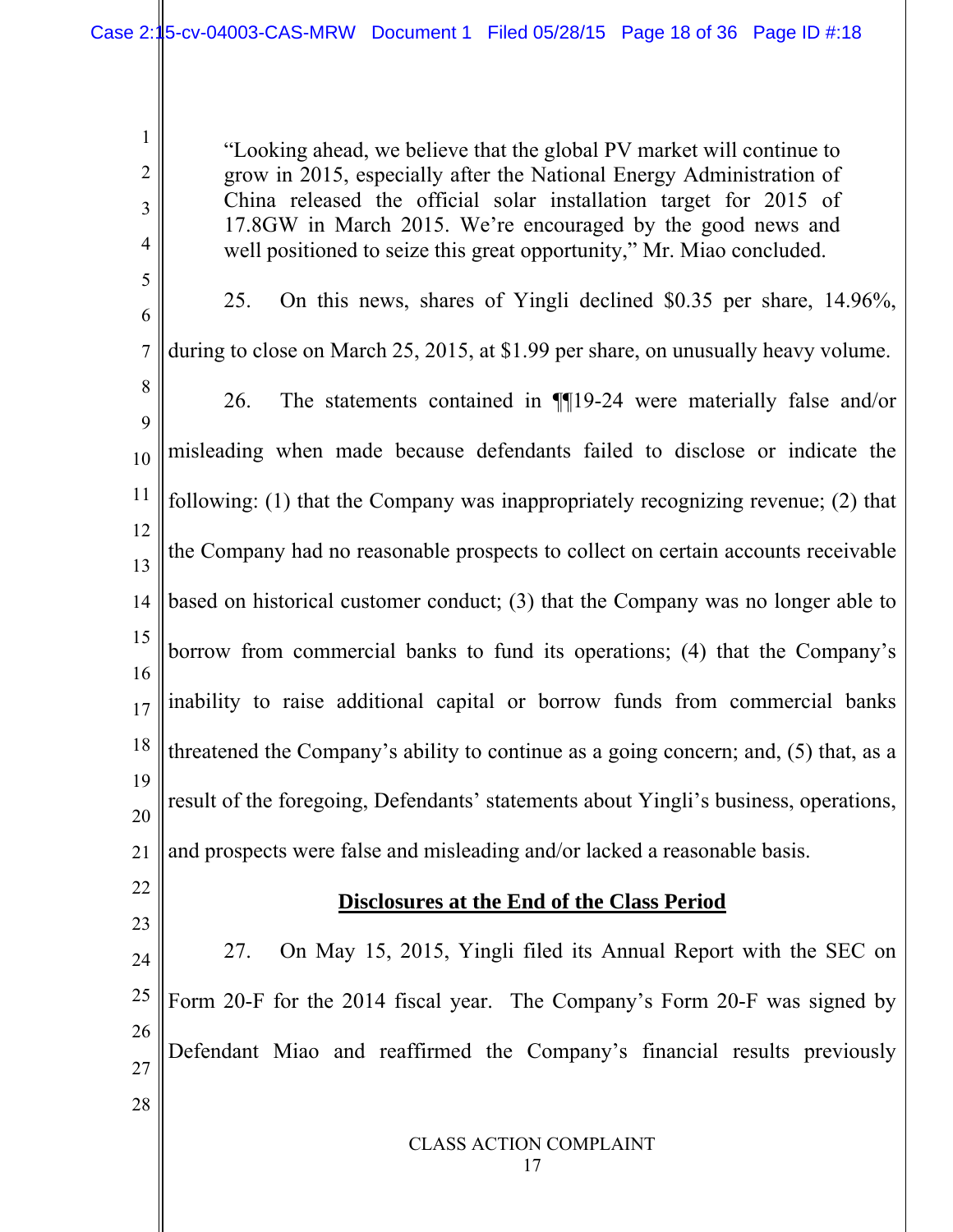announced on March 25, 2015. Additionally, the Company therein, in relevant

2 part, stated:

# 3 4

1

## **There is substantial doubt as to our ability to continue as a going concern.**

5 6 7 8 9 10 11 12 13 14 15 16 17 18 19 20 21 22 23 24 In the past we have relied primarily on borrowings from commercial banks to fund a significant portion of our capital expenditures and working capital needs, and we expect to continue doing so in the future. Substantial doubt exists as to our ability to continue as a going concern. We have also incurred significant net losses in recent years. For the years ended December 31, 2012, 2013 and 2014, our net loss was RMB 3.2 billion, RMB 2.1 billion, and RMB 1.4 billion (US\$ 225.8 million), respectively. As of December 31, 2014, we had a total deficit attributable to the Company of RMB 217.4 million (US\$35.0 million) and a deficit in working capital of RMB 6.7 billion (US\$ 1.1 billion). As of December 31, 2014, we had cash, cash equivalents and restricted cash of RMB 2.4 billion (US\$ 387.0 million) and short-term borrowings, including the current portion of medium-term notes described below and long-term debt, of RMB 10.1 billion (US\$1.6 billion). See Item 5.B. "Liquidity and Capital Resources—Liquidity and Going Concern." The medium-term notes were issued by our two major manufacturing subsidiaries, Yingli Energy (China) Co., Ltd. ("Yingli China") and Baoding Tianwei Yingli New Energy Resources Co., Ltd. ("Tianwei Yingli"). Yingli China had RMB denominated unsecured three-year medium-term notes of RMB 1.2 billion which matured on May 3, 2015, and had paid the principal and all interest thereon in full before their due date. Tianwei Yingli has RMB denominated unsecured five-year medium-term notes of RMB 1.0 billion in principal with RMB 60 million in interest becoming due and payable on October 13, 2015. Our substantial indebtedness and net loss may adversely affect our business, financial condition and results of operations, as well as our ability to meet our payment obligations.

- 25
- 26

27

28

CLASS ACTION COMPLAINT

Our ability to continue as a going concern is dependent upon our continued operations, which in turn is dependent upon our ability to meet our financial requirements, raise additional capital, and the success of our future operations, which in turn are subject to various risks discussed herein including, among others, risks relating to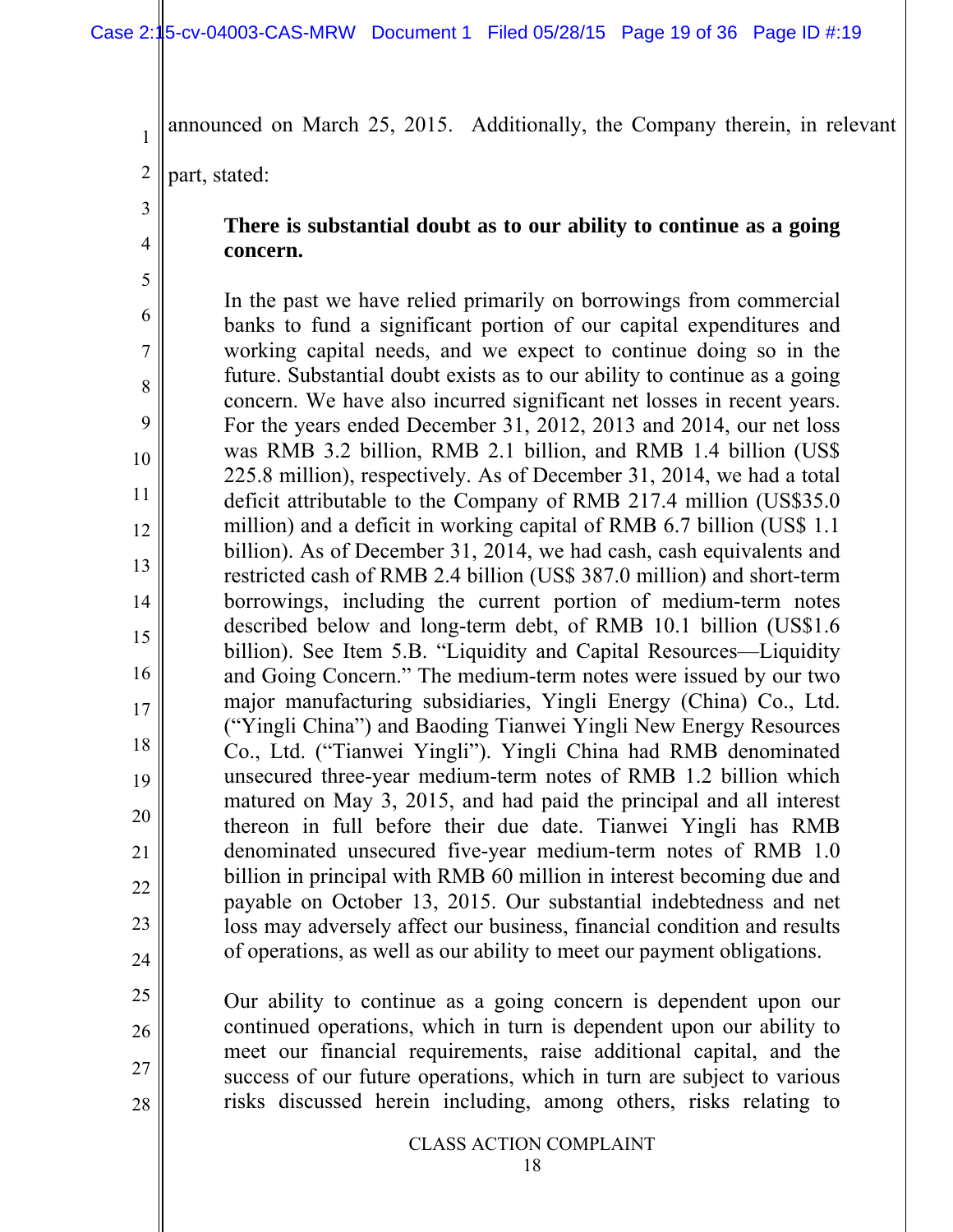economic conditions in our target markets as well as the supply and prices of PV modules in the market, our ability to obtain additional capital or other funding to meet our payment obligations under our debt instruments, our ability to renew our short-term borrowings when they mature, our ability to restructure some of our existing debts if needed, the ability of guarantors of our debt to maintain their financial condition, and our ability to comply with all covenants of our loan agreements or obtain waivers if needed. The audited consolidated financial statements included in this annual report on Form 20-F were prepared on the basis of a going concern. Facts and circumstances including recurring losses, negative working capital, net cash outflows, and uncertainties as to the repayment of debts raise substantial doubt about our ability to continue as a going concern. The audited financial statements do not include any adjustments that might result from the outcome of these uncertainties. If we become unable to continue as a going concern, we may have to liquidate our assets, and the values we receive for our assets in liquidation or dissolution could be significantly lower than the values reflected in our audited consolidated financial statements. Our lack of cash resources and our potential inability to continue as a going concern may materially and adversely affect the price of our ADSs and our ability to raise new capital or continue our operations.

16 17

1

2

3

4

5

6

7

8

9

10

11

12

13

14

15

28. On this news, shares of Yingli declined \$0.21 per share, over 12%, to

18 close on May 18, 2015, at \$1.49 per share, on unusually heavy volume.

19 20 21 22 23 24 25 26 27 28 29. On May 19, 2015, Bloomberg News published an article entitled, "Yingli Slides Most Ever After Seeking Backers to Ease Debt," the article continues to outline the liquidity issues facing the Company, and states in relevant part, "The Chinese manufacturer said it's confident it can repay its liabilities, which include \$1.6 billion in short-term loans. In an e-mailed statement Tuesday, Yingli said it's looking for partners that can take additional shares as well as a strategic investor."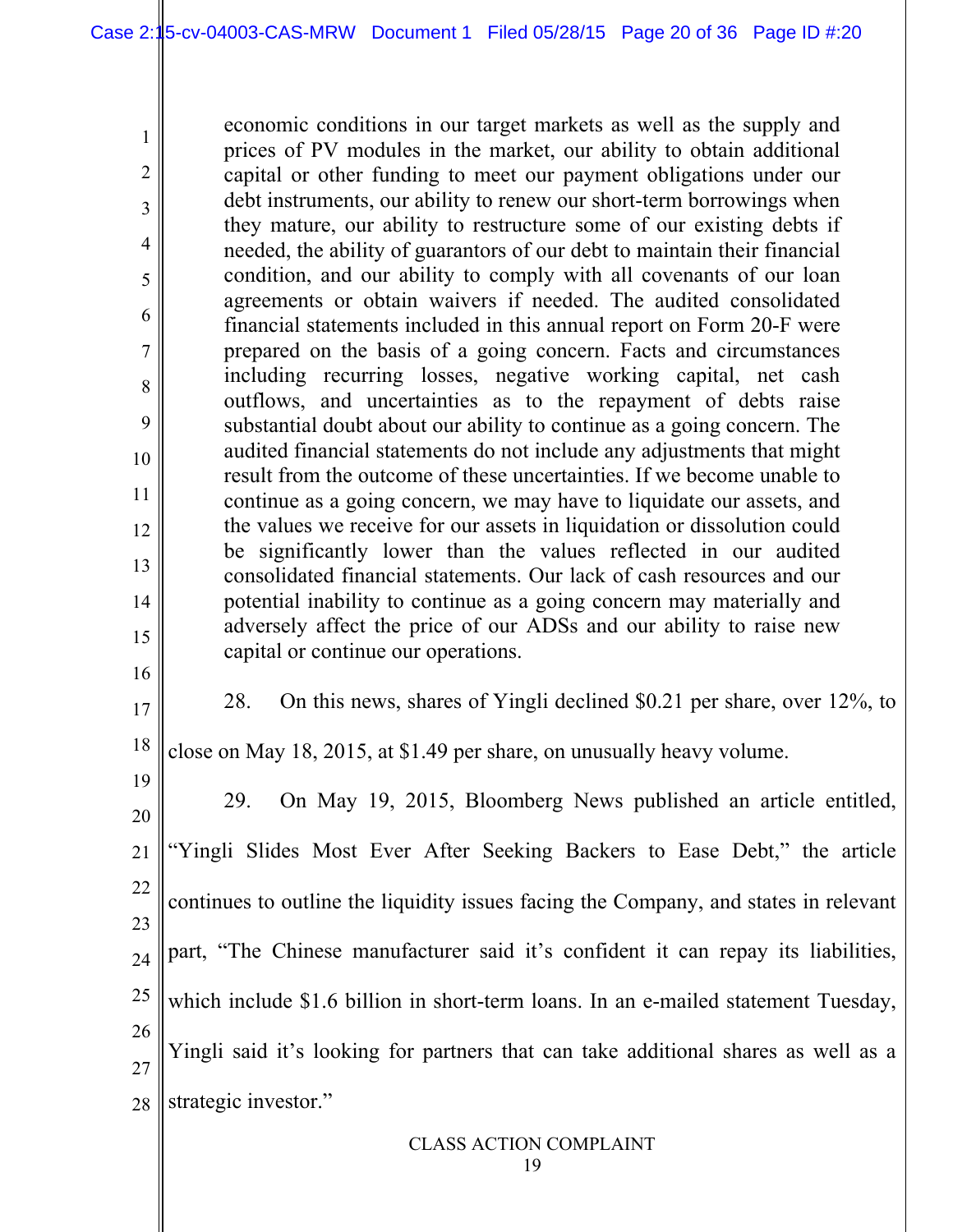5

1 2 3 4 30. On this report, shares of Yingli further declined \$0.55 per share, over 36%, to close on May 19, 2015, at \$0.94 per share, on unusually heavy volume of over 24 million shares.

#### **CLASS ACTION ALLEGATIONS**

6 7 8 9 10 11 12 13 14 15 16 31. Plaintiff brings this action as a class action pursuant to Federal Rule of Civil Procedure 23(a) and  $(b)(3)$  on behalf of a class, consisting of all those who purchased Yingli's securities between March 18, 2014 and May 15, 2015, inclusive and who were damaged thereby (the "Class"). Excluded from the Class are Defendants, the officers and directors of the Company, at all relevant times, members of their immediate families and their legal representatives, heirs, successors or assigns and any entity in which Defendants have or had a controlling interest.

17 18 19 20 21 22 23 24 25 26 27 28 32. The members of the Class are so numerous that joinder of all members is impracticable. Throughout the Class Period, Yingli's securities were actively traded on the New York Stock Exchange. While the exact number of Class members is unknown to Plaintiff at this time and can only be ascertained through appropriate discovery, Plaintiff believes that there are hundreds or thousands of members in the proposed Class. Millions of Yingli shares were traded publicly during the Class Period on the New York Stock Exchange. At the end of the Class Period, Yingli had 181,763,770 Ordinary Shares outstanding.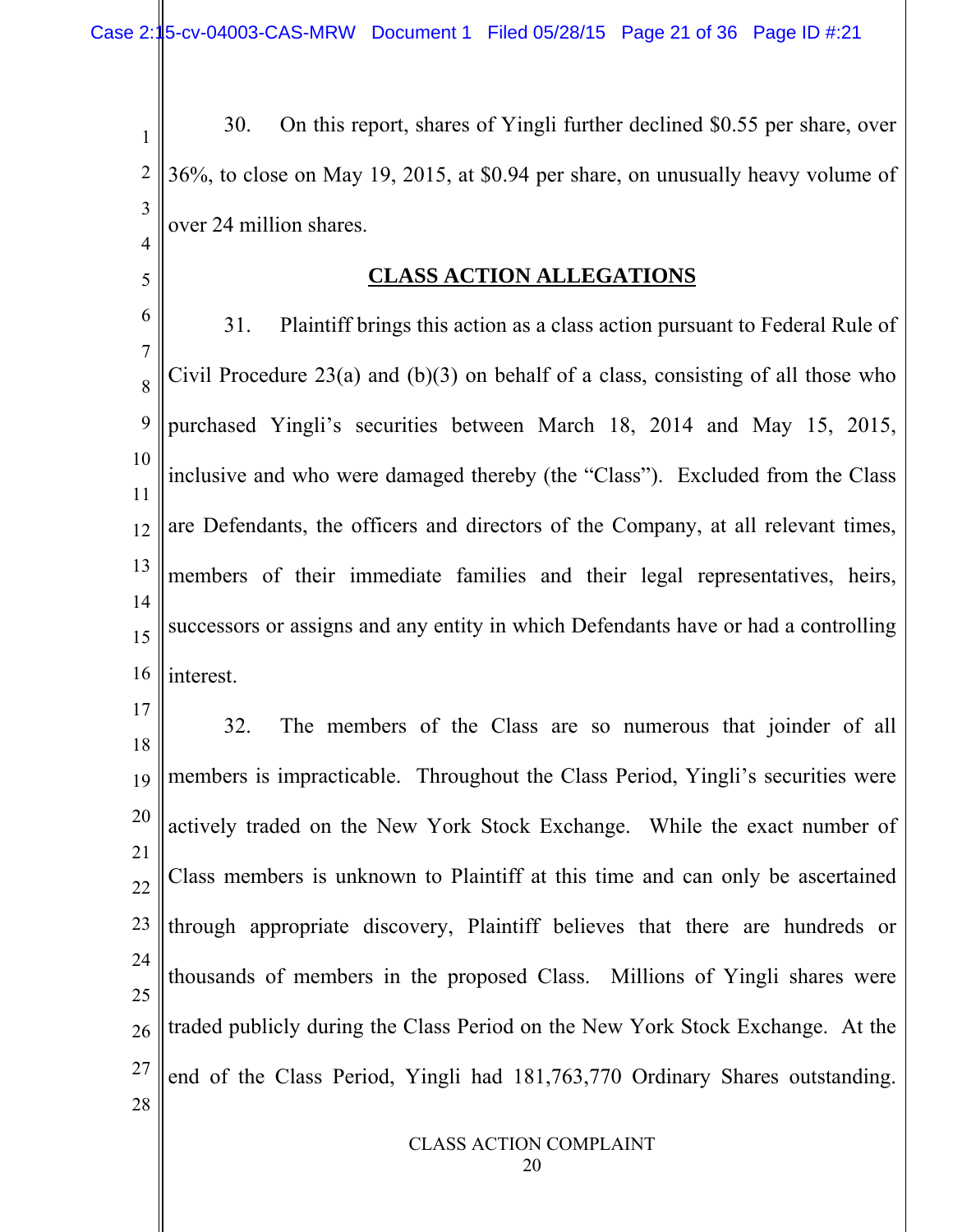1 2 3 4 5 Record owners and other members of the Class may be identified from records maintained by Yingli's or its transfer agent and may be notified of the pendency of this action by mail, using the form of notice similar to that customarily used in securities class actions.

6 7 8 9 33. Plaintiff's claims are typical of the claims of the members of the Class as all members of the Class are similarly affected by Defendants' wrongful conduct in violation of federal law that is complained of herein.

10 11 12 13 34. Plaintiff will fairly and adequately protect the interests of the members of the Class and has retained counsel competent and experienced in class and securities litigation.

15 16 17 18 35. Common questions of law and fact exist as to all members of the Class and predominate over any questions solely affecting individual members of the Class. Among the questions of law and fact common to the Class are:

19 20 (a) whether the federal securities laws were violated by Defendants' acts as alleged herein;

22 23 24 25 (b) whether statements made by Defendants to the investing public during the Class Period omitted and/or misrepresented material facts about the business, operations, and prospects of Yingli; and

26 27 (c) to what extent the members of the Class have sustained damages and the proper measure of damages.

28

14

21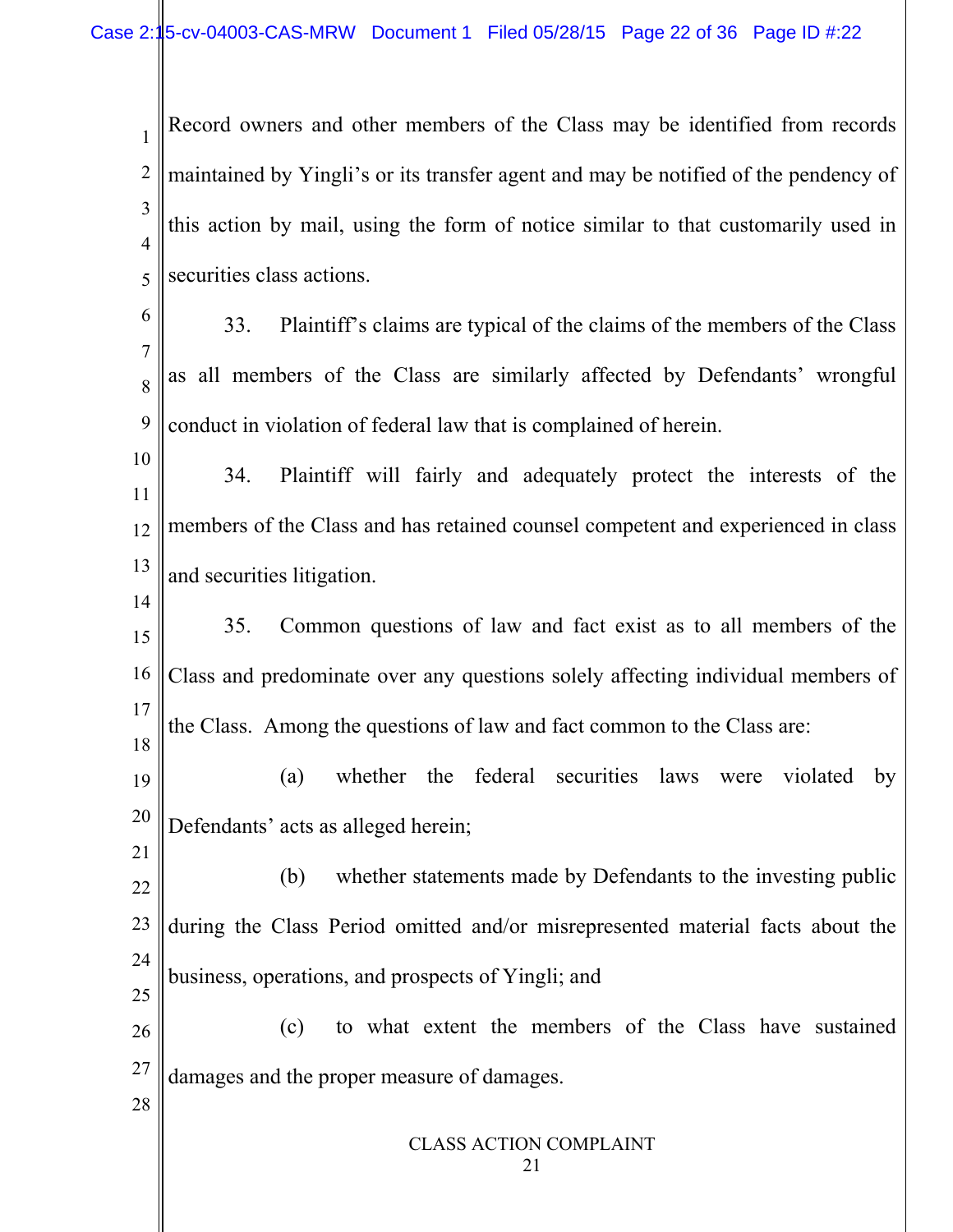1 2 3 4 5 6 7 8 9 36. A class action is superior to all other available methods for the fair and efficient adjudication of this controversy since joinder of all members is impracticable. Furthermore, as the damages suffered by individual Class members may be relatively small, the expense and burden of individual litigation makes it impossible for members of the Class to individually redress the wrongs done to them. There will be no difficulty in the management of this action as a class action.

10

11

21

#### **UNDISCLOSED ADVERSE FACTS**

12 13 14 15 16 17 18 19 20 37. The market for Yingli's securities was open, well-developed and efficient at all relevant times. As a result of these materially false and/or misleading statements, and/or failures to disclose, Yingli's securities traded at artificially inflated prices during the Class Period. Plaintiff and other members of the Class purchased or otherwise acquired Yingli's securities relying upon the integrity of the market price of the Company's securities and market information relating to Yingli, and have been damaged thereby.

22 23 24 25 26 27 28 38. During the Class Period, Defendants materially misled the investing public, thereby inflating the price of Yingli's securities, by publicly issuing false and/or misleading statements and/or omitting to disclose material facts necessary to make Defendants' statements, as set forth herein, not false and/or misleading. Said statements and omissions were materially false and/or misleading in that they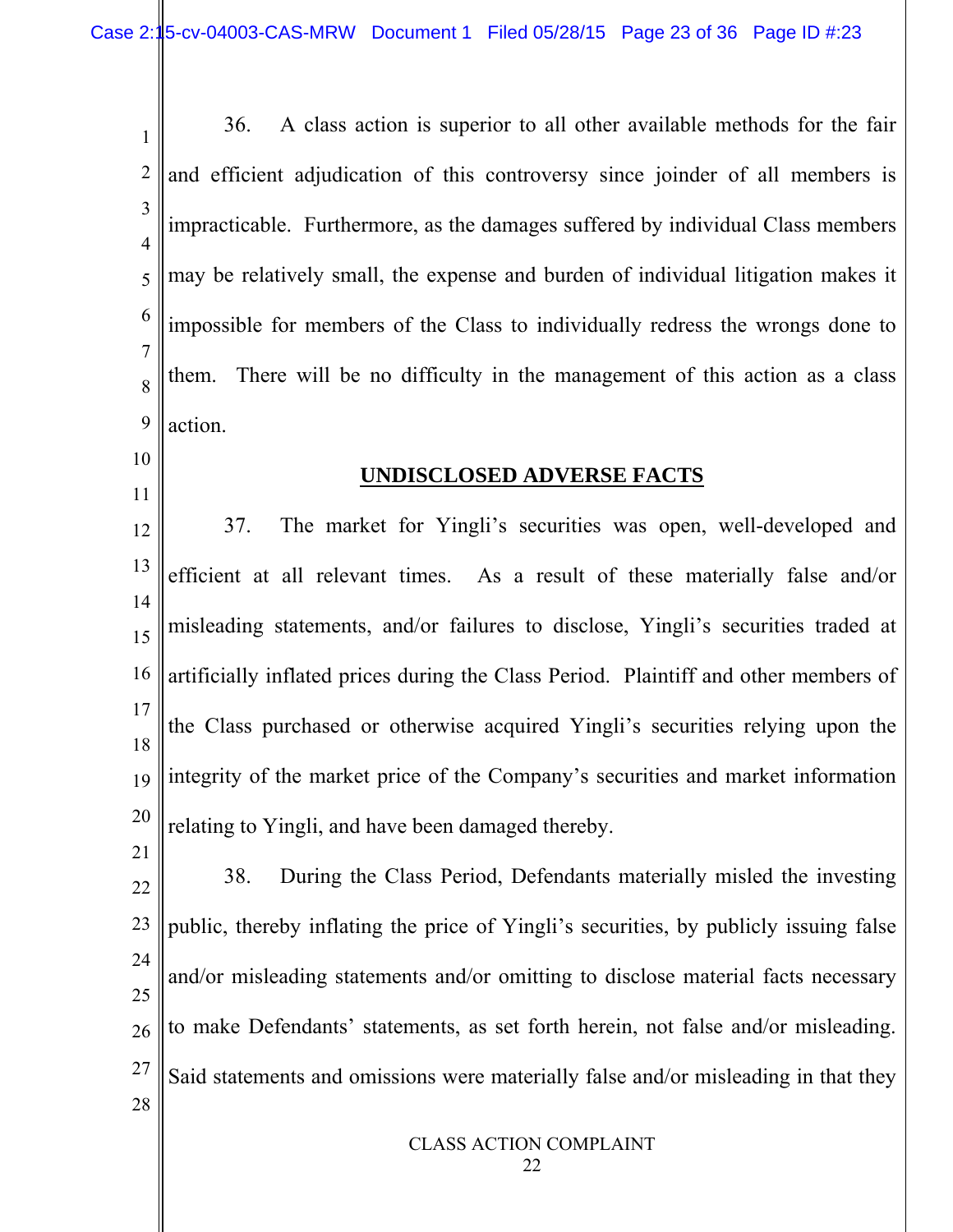1 2 failed to disclose material adverse information and/or misrepresented the truth about Yingli's business, operations, and prospects as alleged herein.

3 4 5 6 7 8 9 10 11 12 13 14 15 16 17 18 19 20 21 39. At all relevant times, the material misrepresentations and omissions particularized in this Complaint directly or proximately caused or were a substantial contributing cause of the damages sustained by Plaintiff and other members of the Class. As described herein, during the Class Period, Defendants made or caused to be made a series of materially false and/or misleading statements about Yingli's financial well-being and prospects. These material misstatements and/or omissions had the cause and effect of creating in the market an unrealistically positive assessment of the Company and its financial well-being and prospects, thus causing the Company's securities to be overvalued and artificially inflated at all relevant times. Defendants' materially false and/or misleading statements during the Class Period resulted in Plaintiff and other members of the Class purchasing the Company's securities at artificially inflated prices, thus causing the damages complained of herein.

#### **LOSS CAUSATION**

22

23 24 25 26 27 28 40. Defendants' wrongful conduct, as alleged herein, directly and proximately caused the economic loss suffered by Plaintiff and the Class. 41. During the Class Period, Plaintiff and the Class purchased Yingli's securities at artificially inflated prices and were damaged thereby. The price of the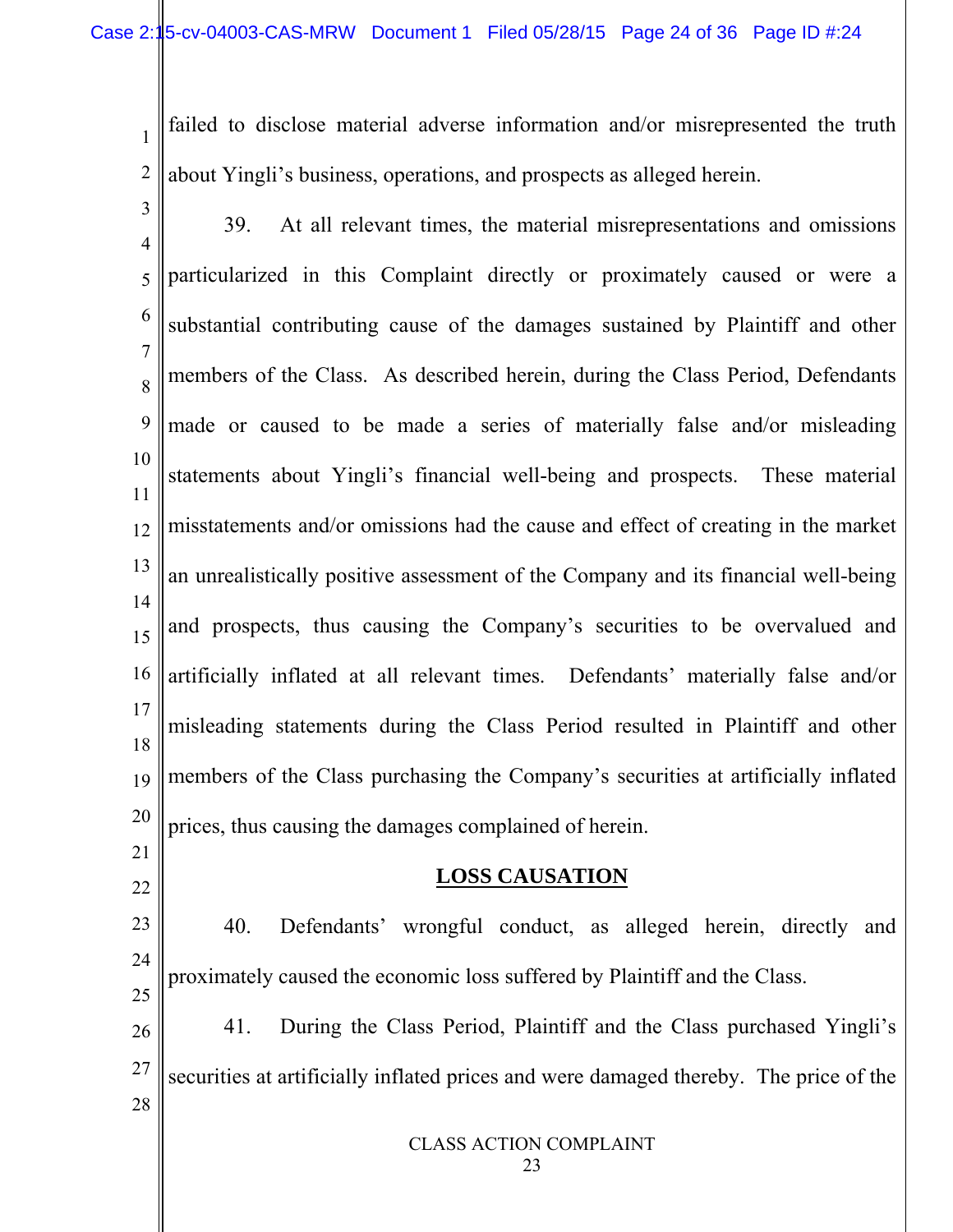1 2 3 4 Company's securities significantly declined when the misrepresentations made to the market, and/or the information alleged herein to have been concealed from the market, and/or the effects thereof, were revealed, causing investors' losses.

5

#### **SCIENTER ALLEGATIONS**

6 7 8 9 10 11 12 13 14 15 16 17 18 19 20 21 22 42. As alleged herein, Defendants acted with scienter in that Defendants knew that the public documents and statements issued or disseminated in the name of the Company were materially false and/or misleading; knew that such statements or documents would be issued or disseminated to the investing public; and knowingly and substantially participated or acquiesced in the issuance or dissemination of such statements or documents as primary violations of the federal securities laws. As set forth elsewhere herein in detail, Defendants, by virtue of their receipt of information reflecting the true facts regarding Yingli, his/her control over, and/or receipt and/or modification of Yingli's allegedly materially misleading misstatements and/or their associations with the Company which made them privy to confidential proprietary information concerning Yingli, participated in the fraudulent scheme alleged herein.

- 23
- 24

#### **APPLICABILITY OF PRESUMPTION OF RELIANCE (FRAUD-ON-THE-MARKET DOCTRINE)**

CLASS ACTION COMPLAINT 25 26 27 28 43. The market for Yingli's securities was open, well-developed and efficient at all relevant times. As a result of the materially false and/or misleading statements and/or failures to disclose, Yingli's securities traded at artificially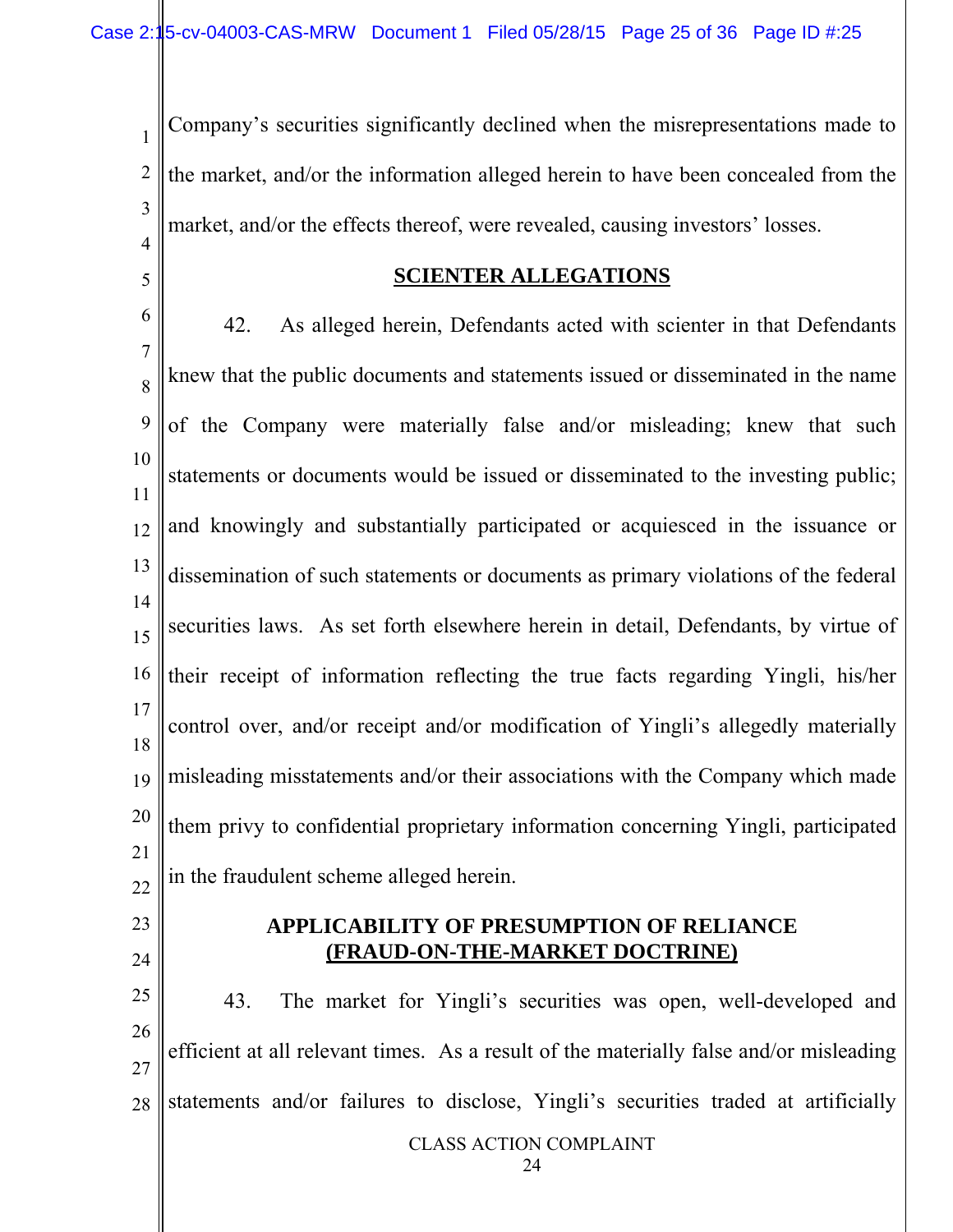1 2 3 4 5 6 inflated prices during the Class Period. On March 18, 2014, the Company's ADSs closed at a Class Period high of \$5.41 per share. Plaintiff and other members of the Class purchased or otherwise acquired the Company's securities relying upon the integrity of the market price of Yingli's securities and market information relating to Yingli, and have been damaged thereby.

7 8 9 10 11 12 13 14 15 16 17 18 19 20 21 22 23 24 25 44. During the Class Period, the artificial inflation of Yingli's ADSs was caused by the material misrepresentations and/or omissions particularized in this Complaint causing the damages sustained by Plaintiff and other members of the Class. As described herein, during the Class Period, Defendants made or caused to be made a series of materially false and/or misleading statements about Yingli's business, prospects, and operations. These material misstatements and/or omissions created an unrealistically positive assessment of Yingli and its business, operations, and prospects, thus causing the price of the Company's securities to be artificially inflated at all relevant times, and when disclosed, negatively affected the value of the Company ADSs. Defendants' materially false and/or misleading statements during the Class Period resulted in Plaintiff and other members of the Class purchasing the Company's securities at such artificially inflated prices, and each of them has been damaged as a result.

26 27 45. At all relevant times, the market for Yingli's securities was an efficient market for the following reasons, among others:

28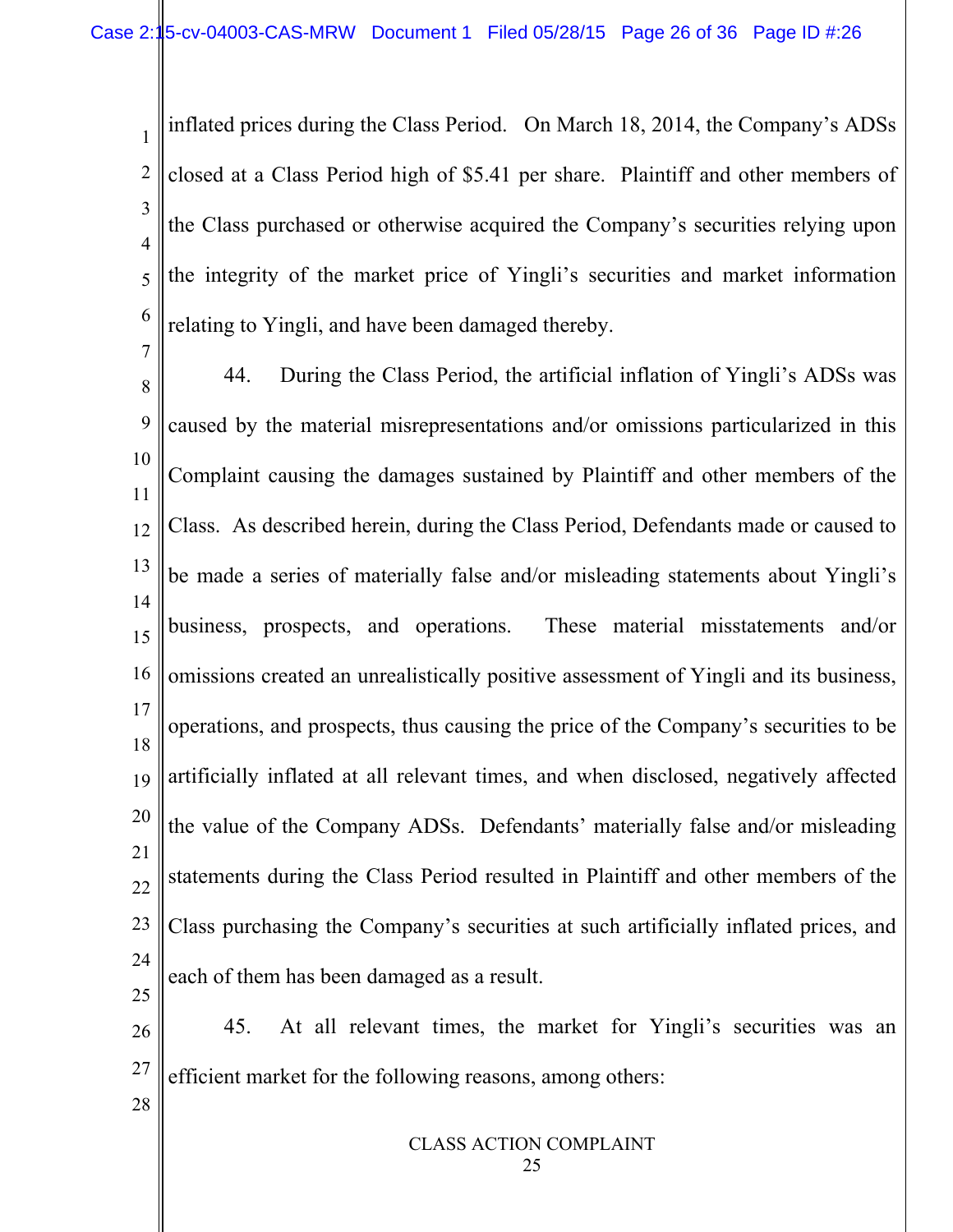Case 2:15-cv-04003-CAS-MRW Document 1 Filed 05/28/15 Page 27 of 36 Page ID #:27

1 2 3 4 (a) Yingli's ADSs met the requirements for listing, and was listed and actively traded on the New York Stock Exchange, a highly efficient and automated market;

5

6

7

 (b) as a regulated issuer, Yingli filed periodic public reports with the SEC and/or the New York Stock Exchange;

8 9 10 11 12 13 (c) Yingli regularly communicated with public investors *via* established market communication mechanisms, including through regular dissemination of press releases on the national circuits of major newswire services and through other wide-ranging public disclosures, such as communications with the financial press and other similar reporting services; and/or

14 15 16 17 18 19 20 (d) Yingli was followed by securities analysts employed by brokerage firms who wrote reports about the Company, and these reports were distributed to the sales force and certain customers of their respective brokerage firms. Each of these reports was publicly available and entered the public marketplace.

22 23 24 25 26 27 46. As a result of the foregoing, the market for Yingli's securities promptly digested current information regarding Yingli from all publicly available sources and reflected such information in Yingli's stock price. Under these circumstances, all purchasers of Yingli's securities during the Class Period

28

21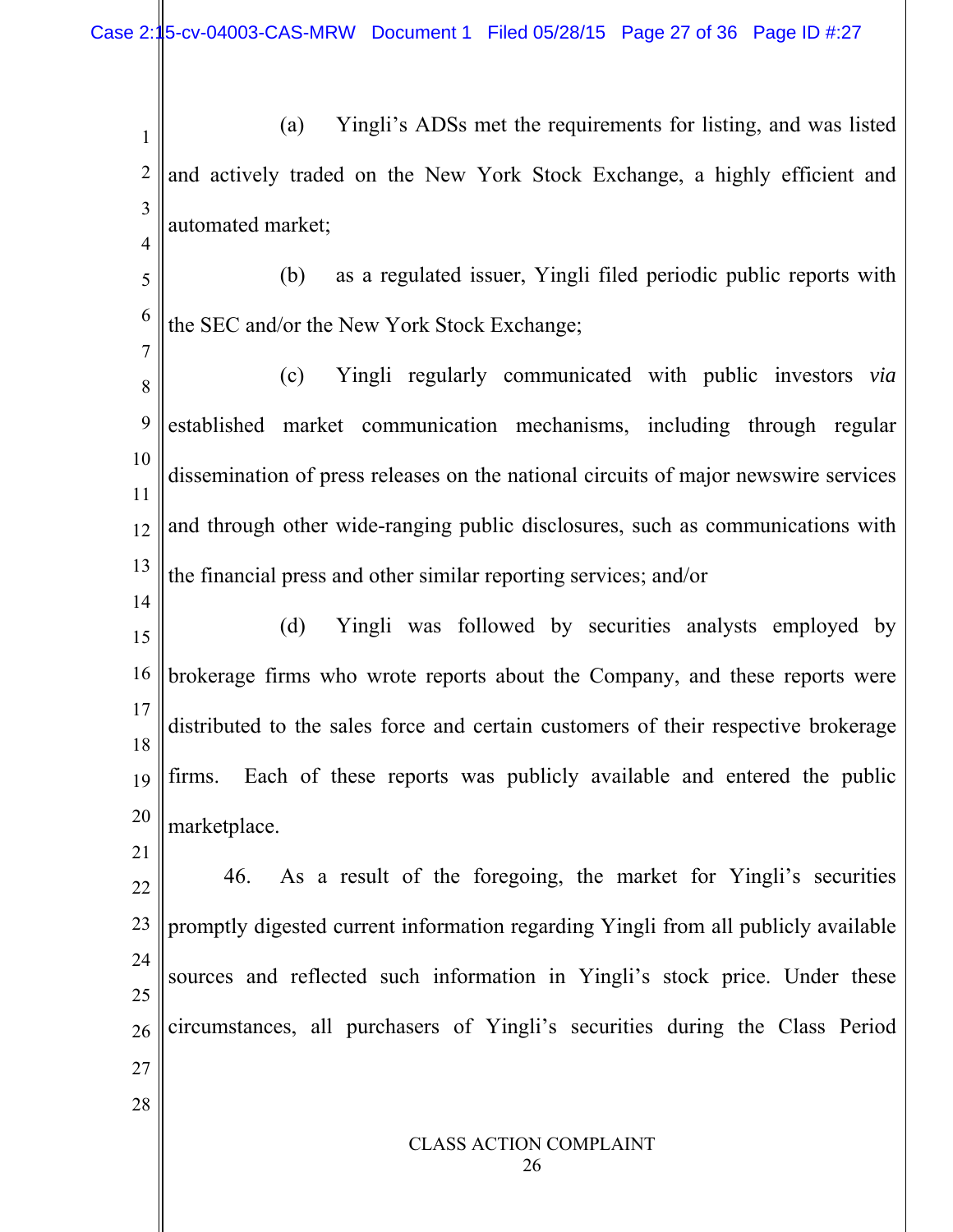1

3

4

28

2 suffered similar injury through their purchase of Yingli's securities at artificially inflated prices and a presumption of reliance applies.

### **NO SAFE HARBOR**

5 6 7 8 9 10 11 12 13 14 15 16 17 18 19 20 21 22 23 24 25 26 27 47. The statutory safe harbor provided for forward-looking statements under certain circumstances does not apply to any of the allegedly false statements pleaded in this Complaint. The statements alleged to be false and misleading herein all relate to then-existing facts and conditions. In addition, to the extent certain of the statements alleged to be false may be characterized as forward looking, they were not identified as "forward-looking statements" when made and there were no meaningful cautionary statements identifying important factors that could cause actual results to differ materially from those in the purportedly forward-looking statements. In the alternative, to the extent that the statutory safe harbor is determined to apply to any forward-looking statements pleaded herein, Defendants are liable for those false forward-looking statements because at the time each of those forward-looking statements was made, the speaker had actual knowledge that the forward-looking statement was materially false or misleading, and/or the forward-looking statement was authorized or approved by an executive officer of Yingli who knew that the statement was false when made.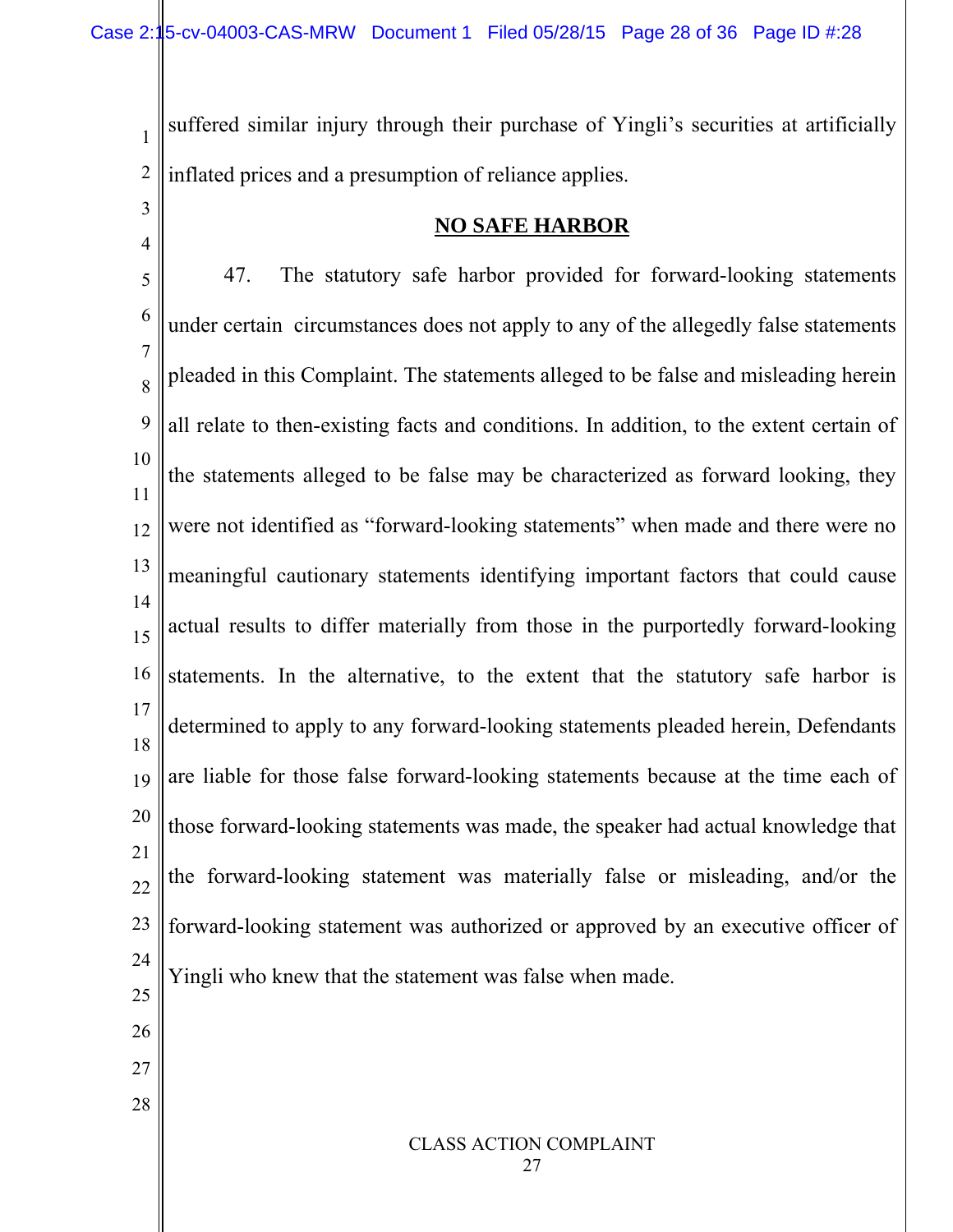## **FIRST CLAIM Violation of Section 10(b) of The Exchange Act and Rule 10b-5 Promulgated Thereunder Against All Defendants**

48. Plaintiff repeats and realleges each and every allegation contained above as if fully set forth herein.

7 8 9 10 11 12 13 14 15 49. During the Class Period, Defendants carried out a plan, scheme and course of conduct which was intended to and, throughout the Class Period, did: (i) deceive the investing public, including Plaintiff and other Class members, as alleged herein; and (ii) cause Plaintiff and other members of the Class to purchase Yingli's securities at artificially inflated prices. In furtherance of this unlawful scheme, plan and course of conduct, defendants, and each of them, took the actions set forth herein.

16

1

2

3

4

5

6

17 18 19 20 21 22 23 24 25 26 27 28 50. Defendants (i) employed devices, schemes, and artifices to defraud; (ii) made untrue statements of material fact and/or omitted to state material facts necessary to make the statements not misleading; and (iii) engaged in acts, practices, and a course of business which operated as a fraud and deceit upon the purchasers of the Company's securities in an effort to maintain artificially high market prices for Yingli's securities in violation of Section 10(b) of the Exchange Act and Rule 10b-5. All Defendants are sued either as primary participants in the wrongful and illegal conduct charged herein or as controlling persons as alleged below.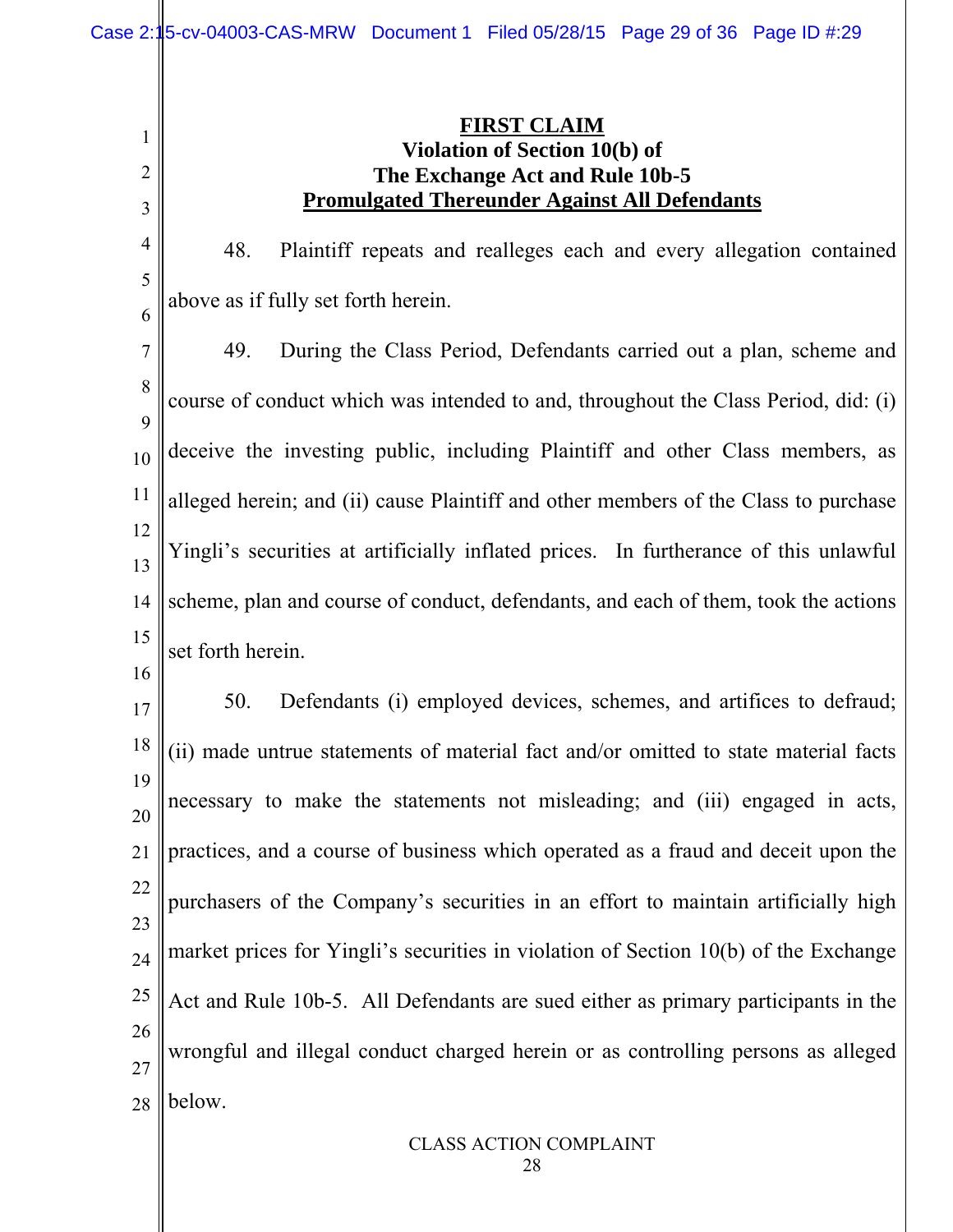1 2 3 4 5 51. Defendants, individually and in concert, directly and indirectly, by the use, means or instrumentalities of interstate commerce and/or of the mails, engaged and participated in a continuous course of conduct to conceal adverse material information about Yingli's financial well-being and prospects, as specified herein.

6 7 8 9 10 11 12 13 14 15 16 17 18 19 20 52. These defendants employed devices, schemes and artifices to defraud, while in possession of material adverse non-public information and engaged in acts, practices, and a course of conduct as alleged herein in an effort to assure investors of Yingli's value and performance and continued substantial growth, which included the making of, or the participation in the making of, untrue statements of material facts and/or omitting to state material facts necessary in order to make the statements made about Yingli and its business operations and future prospects in light of the circumstances under which they were made, not misleading, as set forth more particularly herein, and engaged in transactions, practices and a course of business which operated as a fraud and deceit upon the purchasers of the Company's securities during the Class Period.

22 23 24 25 26 27 28 53. Each of the Individual Defendants' primary liability, and controlling person liability, arises from the following facts: (i) the Individual Defendants were high-level executives and/or directors at the Company during the Class Period and members of the Company's management team or had control thereof; (ii) each of these defendants, by virtue of their responsibilities and activities as a senior officer

21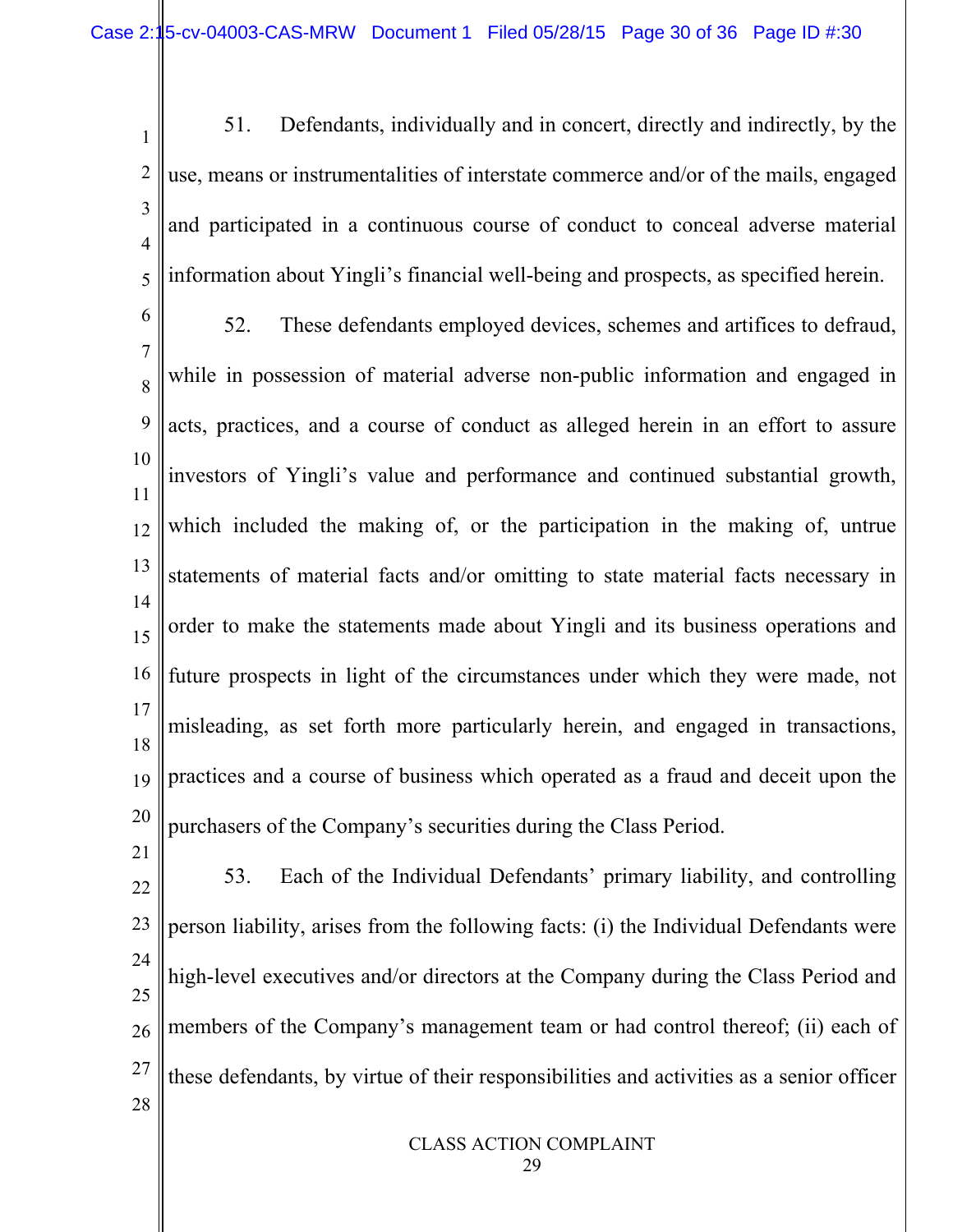1 2 3 4 5 6 7 8 9 10 11 12 and/or director of the Company, was privy to and participated in the creation, development and reporting of the Company's internal budgets, plans, projections and/or reports; (iii) each of these defendants enjoyed significant personal contact and familiarity with the other defendants and was advised of, and had access to, other members of the Company's management team, internal reports and other data and information about the Company's finances, operations, and sales at all relevant times; and (iv) each of these defendants was aware of the Company's dissemination of information to the investing public which they knew and/or recklessly disregarded was materially false and misleading.

13 14 15 16 17 18 19 20 21 22 23 24 25 26 27 28 54. The defendants had actual knowledge of the misrepresentations and/or omissions of material facts set forth herein, or acted with reckless disregard for the truth in that they failed to ascertain and to disclose such facts, even though such facts were available to them. Such defendants' material misrepresentations and/or omissions were done knowingly or recklessly and for the purpose and effect of concealing Yingli's financial well-being and prospects from the investing public and supporting the artificially inflated price of its securities. As demonstrated by Defendants' overstatements and/or misstatements of the Company's business, operations, financial well-being, and prospects throughout the Class Period, Defendants, if they did not have actual knowledge of the misrepresentations and/or omissions alleged, were reckless in failing to obtain such knowledge by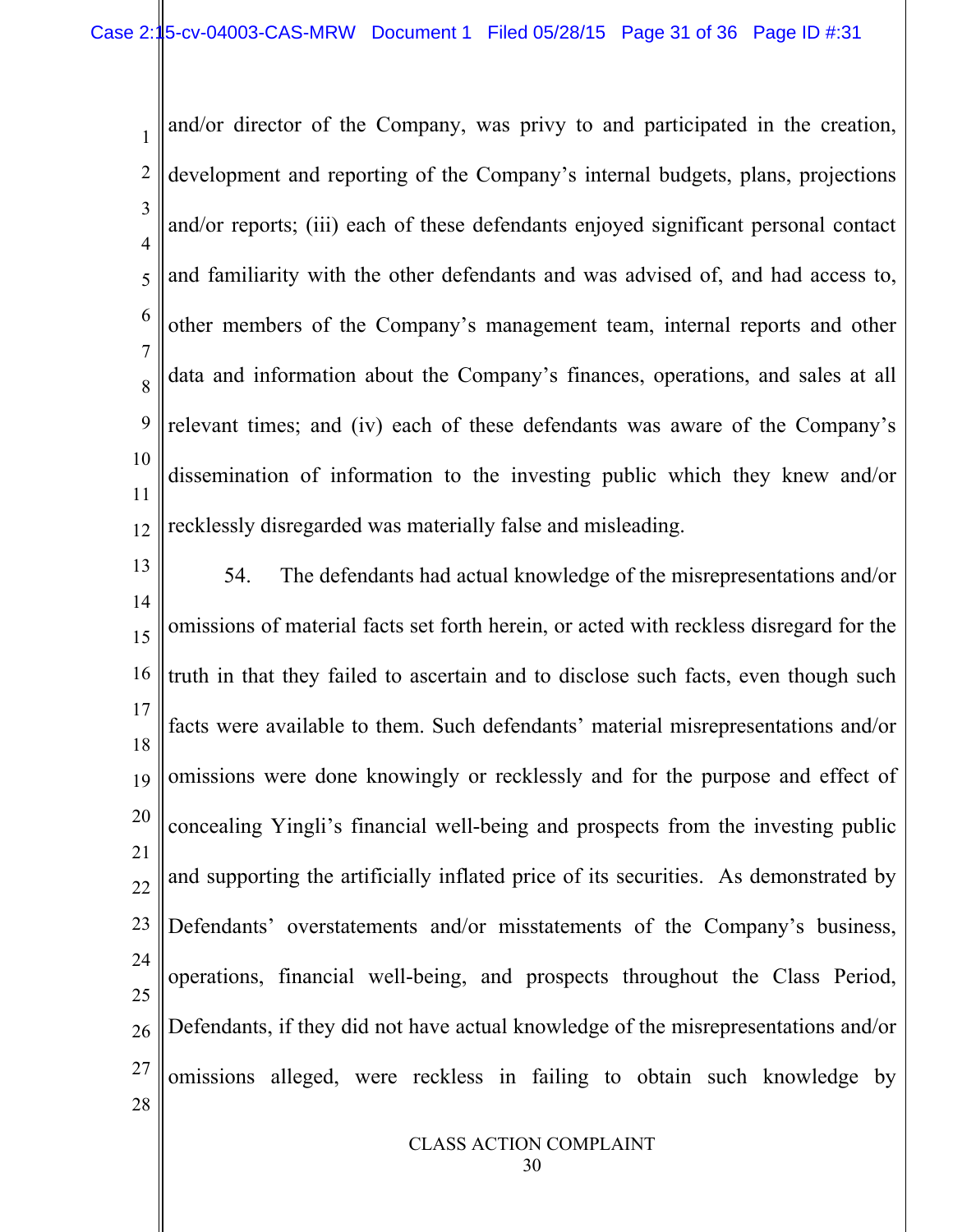1 2 deliberately refraining from taking those steps necessary to discover whether those statements were false or misleading.

3 4 5 6 7 8 9 10 11 12 13 14 15 16 17 18 55. As a result of the dissemination of the materially false and/or misleading information and/or failure to disclose material facts, as set forth above, the market price of Yingli's securities was artificially inflated during the Class Period. In ignorance of the fact that market prices of the Company's securities were artificially inflated, and relying directly or indirectly on the false and misleading statements made by Defendants, or upon the integrity of the market in which the securities trades, and/or in the absence of material adverse information that was known to or recklessly disregarded by Defendants, but not disclosed in public statements by Defendants during the Class Period, Plaintiff and the other members of the Class acquired Yingli's securities during the Class Period at artificially high prices and were damaged thereby.

19 20 21 22 23 24 25 26 27 56. At the time of said misrepresentations and/or omissions, Plaintiff and other members of the Class were ignorant of their falsity, and believed them to be true. Had Plaintiff and the other members of the Class and the marketplace known the truth regarding the problems that Yingli was experiencing, which were not disclosed by Defendants, Plaintiff and other members of the Class would not have purchased or otherwise acquired their Yingli securities, or, if they had acquired

28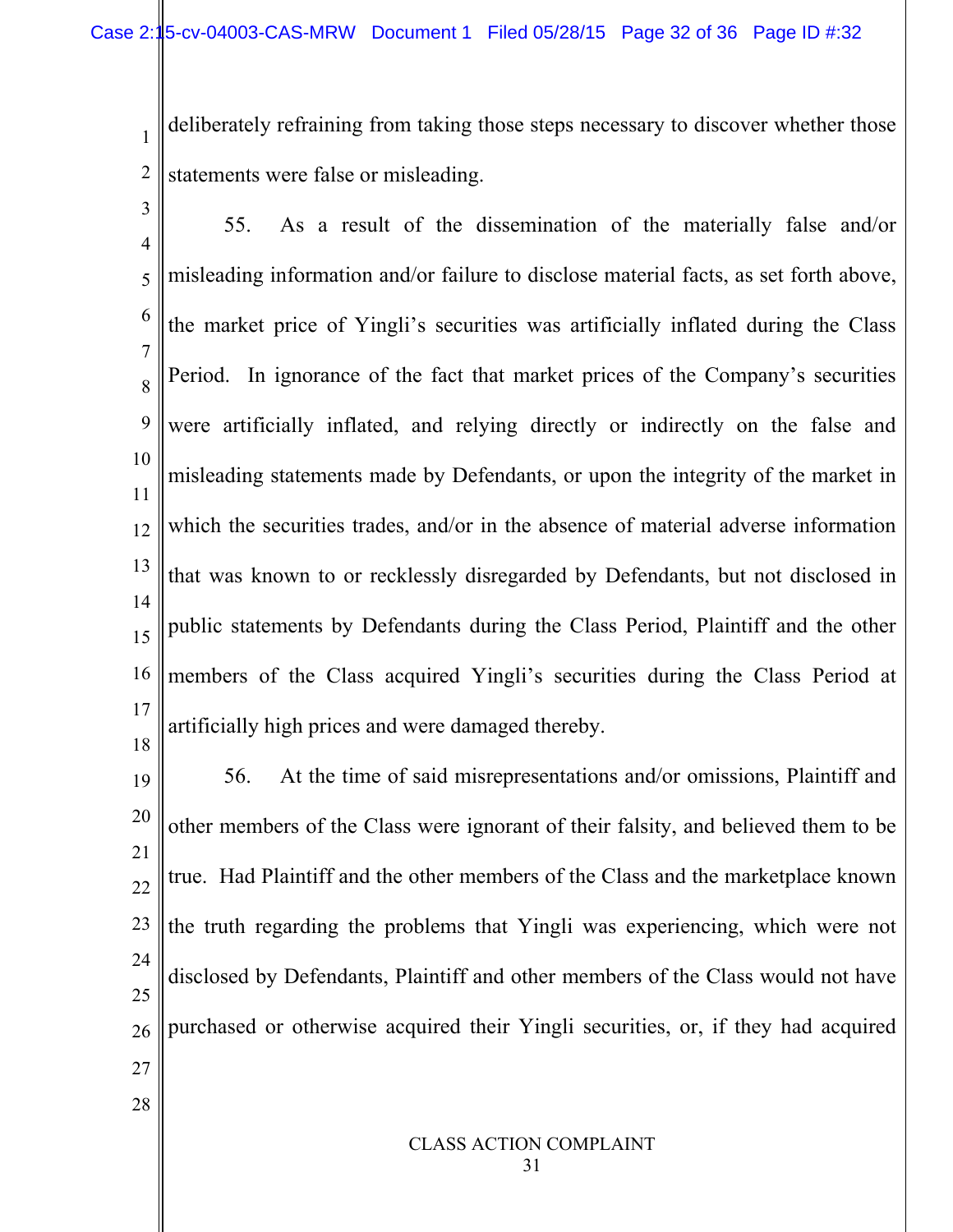CLASS ACTION COMPLAINT 1 2 3 4 5 6 7 8 9 10 11 12 13 14 15 16 17 18 19 20 21 22 23 24 25 26 27 28 such securities during the Class Period, they would not have done so at the artificially inflated prices which they paid. 57. By virtue of the foregoing, Defendants have violated Section 10(b) of the Exchange Act and Rule 10b-5 promulgated thereunder. 58. As a direct and proximate result of Defendants' wrongful conduct, Plaintiff and the other members of the Class suffered damages in connection with their respective purchases and sales of the Company's securities during the Class Period. **SECOND CLAIM Violation of Section 20(a) of The Exchange Act Against the Individual Defendants** 59. Plaintiff repeats and realleges each and every allegation contained above as if fully set forth herein. 60. The Individual Defendants acted as controlling persons of Yingli within the meaning of Section 20(a) of the Exchange Act as alleged herein. By virtue of their high-level positions, and their ownership and contractual rights, participation in and/or awareness of the Company's operations and/or intimate knowledge of the false financial statements filed by the Company with the SEC and disseminated to the investing public, the Individual Defendants had the power to influence and control and did influence and control, directly or indirectly, the decision-making of the Company, including the content and dissemination of the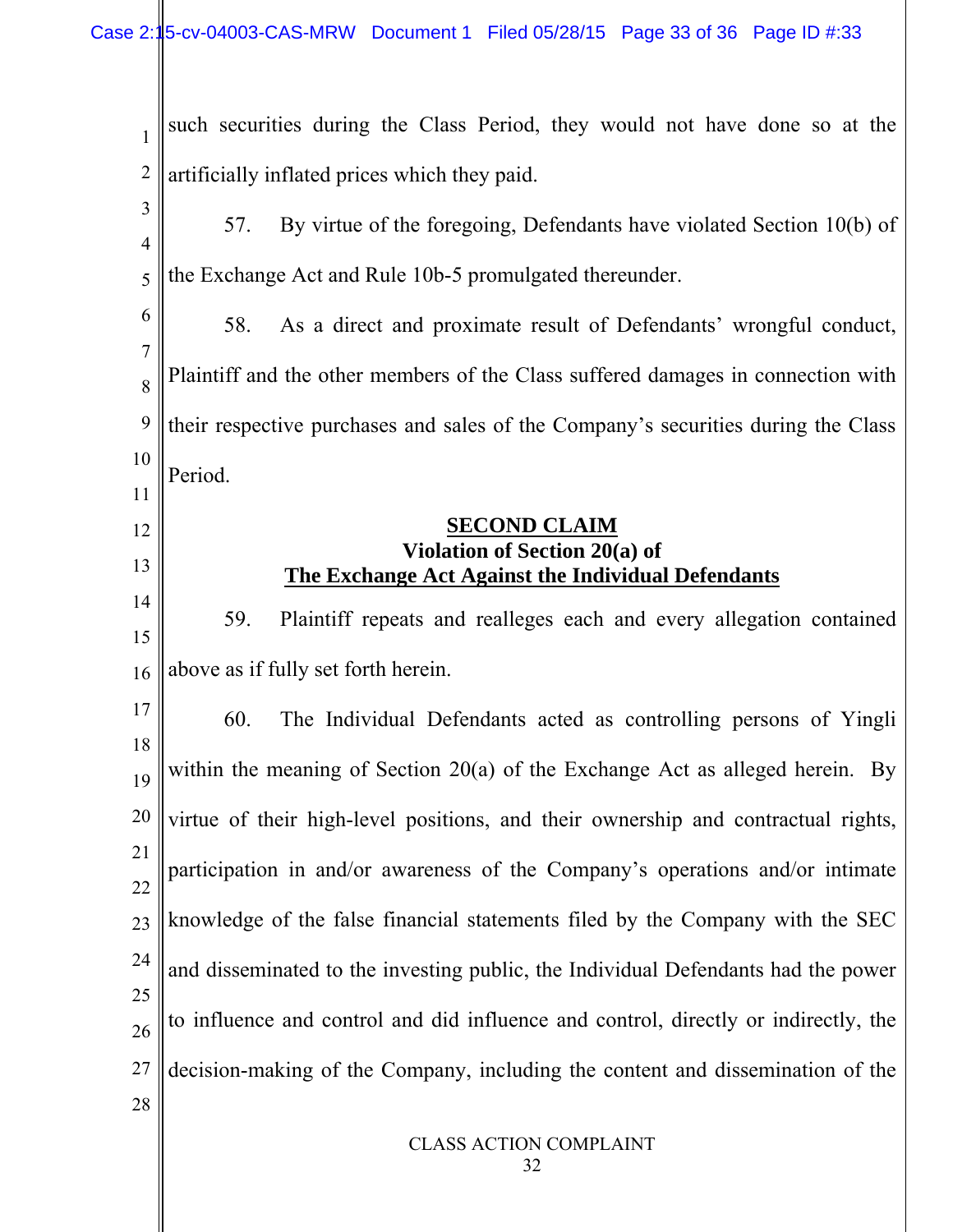1 2 3 4 5 6 7 8 various statements which Plaintiff contends are false and misleading. The Individual Defendants were provided with or had unlimited access to copies of the Company's reports, press releases, public filings and other statements alleged by Plaintiff to be misleading prior to and/or shortly after these statements were issued and had the ability to prevent the issuance of the statements or cause the statements to be corrected.

9 10 11 12 13 61. In particular, each of these Defendants had direct and supervisory involvement in the day-to-day operations of the Company and, therefore, is presumed to have had the power to control or influence the particular transactions giving rise to the securities violations as alleged herein, and exercised the same.

14 15 16 17 18 19 20 21 22 23 62. As set forth above, Yingli and the Individual Defendants each violated Section 10(b) and Rule 10b-5 by their acts and/or omissions as alleged in this Complaint. By virtue of their positions as controlling persons, the Individual Defendants are liable pursuant to Section 20(a) of the Exchange Act. As a direct and proximate result of Defendants' wrongful conduct, Plaintiff and other members of the Class suffered damages in connection with their purchases of the Company's securities during the Class Period.

# **PRAYER FOR RELIEF**

26 27 28 WHEREFORE, Plaintiff prays for relief and judgment, as follows:

24

25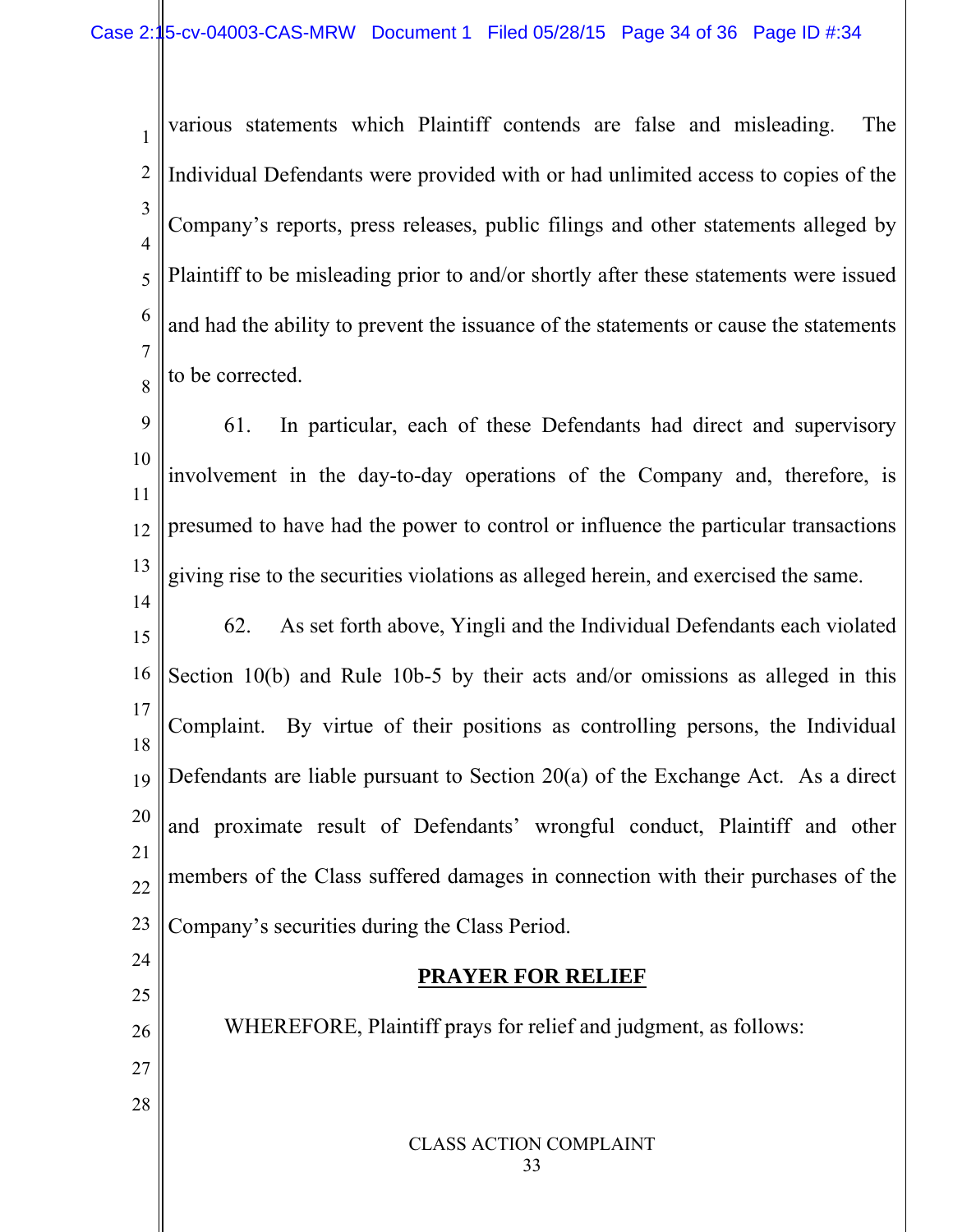Case 2:15-cv-04003-CAS-MRW Document 1 Filed 05/28/15 Page 35 of 36 Page ID #:35

| $\mathbf{1}$   | (a)                                                                                  | determining that this action is a proper class action under Rule 23 of |  |  |  |
|----------------|--------------------------------------------------------------------------------------|------------------------------------------------------------------------|--|--|--|
| $\overline{2}$ | the Federal Rules of Civil Procedure;                                                |                                                                        |  |  |  |
| 3              | awarding compensatory damages in favor of Plaintiff and the other<br>(b)             |                                                                        |  |  |  |
| 4              |                                                                                      |                                                                        |  |  |  |
| 5              | Class members against all defendants, jointly and severally, for all damages         |                                                                        |  |  |  |
| 6              | sustained as a result of Defendants' wrongdoing, in an amount to be proven at trial, |                                                                        |  |  |  |
| 7<br>8         | including interest thereon;                                                          |                                                                        |  |  |  |
| 9              | awarding Plaintiff and the Class their reasonable costs and expenses<br>(c)          |                                                                        |  |  |  |
| 10             | incurred in this action, including counsel fees and expert fees; and                 |                                                                        |  |  |  |
| 11             |                                                                                      |                                                                        |  |  |  |
| 12             | (d)                                                                                  | such other and further relief as the Court may deem just and proper.   |  |  |  |
| 13             |                                                                                      | <b>JURY TRIAL DEMANDED</b>                                             |  |  |  |
| 14<br>15       |                                                                                      | Plaintiff hereby demands a trial by jury.                              |  |  |  |
| 16             |                                                                                      |                                                                        |  |  |  |
| 17             | Dated: May 28, 2015                                                                  | <b>GLANCY PRONGAY &amp; MURRAY LLP</b>                                 |  |  |  |
| 18             |                                                                                      |                                                                        |  |  |  |
| 19             |                                                                                      | By: <i>s/Robert V. Prongay</i><br>Lionel Z. Glancy                     |  |  |  |
| 20             |                                                                                      | Robert V. Prongay                                                      |  |  |  |
| 21             |                                                                                      | 1925 Century Park East, Suite 2100<br>Los Angeles, CA 90067            |  |  |  |
| 22             |                                                                                      | Telephone: (310) 201-9150                                              |  |  |  |
| 23             |                                                                                      | Facsimile: (310) 201-9160                                              |  |  |  |
| 24             |                                                                                      | <b>Attorneys for Plaintiff</b>                                         |  |  |  |
| 25             |                                                                                      |                                                                        |  |  |  |
| 26             |                                                                                      |                                                                        |  |  |  |
| 27             |                                                                                      |                                                                        |  |  |  |
| 28             |                                                                                      |                                                                        |  |  |  |
|                |                                                                                      | <b>CLASS ACTION COMPLAINT</b><br>34                                    |  |  |  |